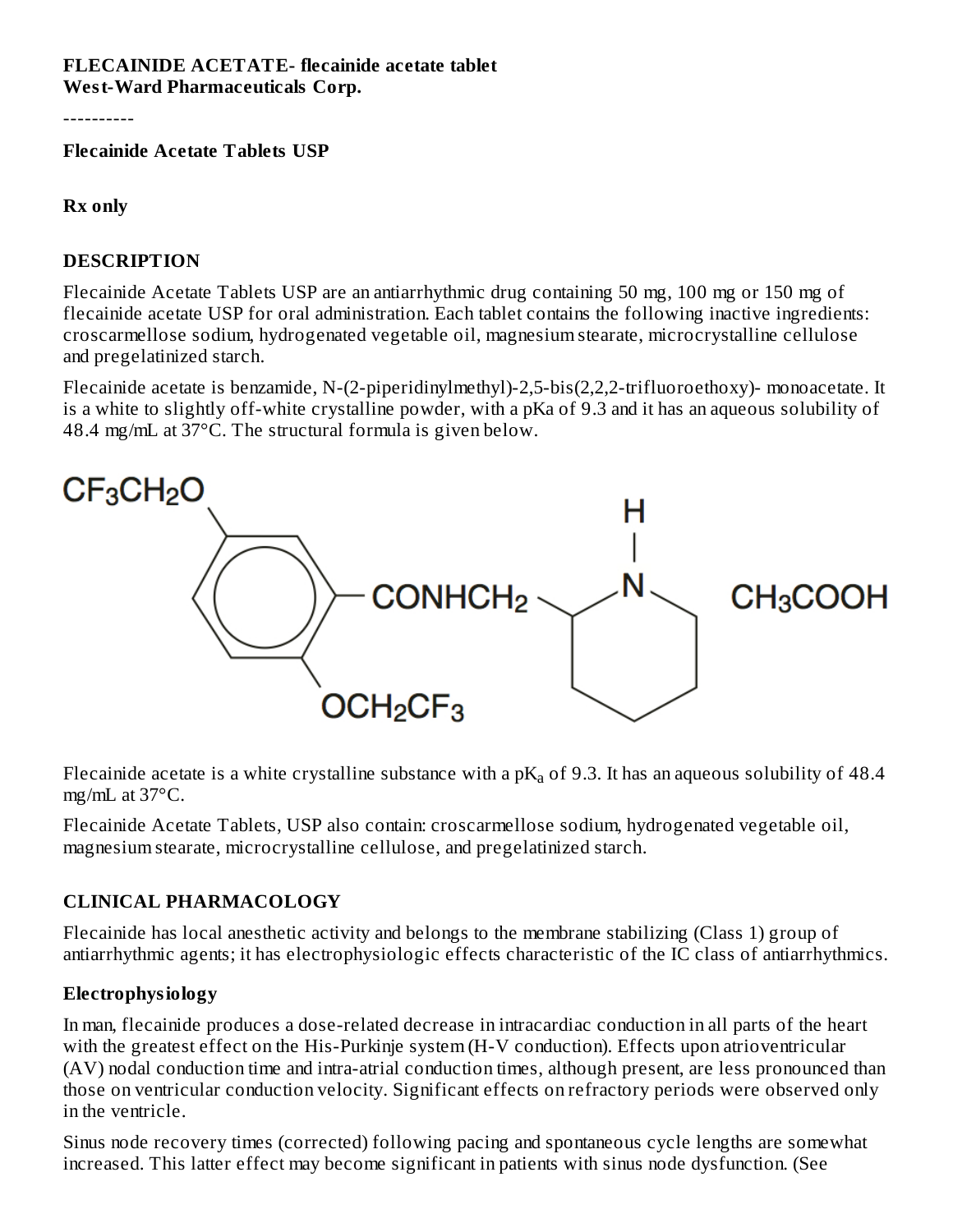#### WARNINGS.)

Flecainide causes a dose-related and plasma-level related decrease in single and multiple PVCs and can suppress recurrence of ventricular tachycardia. In limited studies of patients with a history of ventricular tachycardia, flecainide has been successful 30 to 40% of the time in fully suppressing the inducibility of arrhythmias by programmed electrical stimulation. Based on PVC suppression, it appears that plasma levels of 0.2 to 1 mcg/mL may be needed to obtain the maximal therapeutic effect. It is more difficult to assess the dose needed to suppress serious arrhythmias, but trough plasma levels in patients successfully treated for recurrent ventricular tachycardia were between 0.2 and 1 mcg/mL. Plasma levels above 0.7 to 1 mcg/mL are associated with a higher rate of cardiac adverse experiences such as conduction defects or bradycardia. The relation of plasma levels to proarrhythmic events is not established, but dose reduction in clinical trials of patients with ventricular tachycardia appears to have led to a reduced frequency and severity of such events.

# **Hemodynamics**

Flecainide does not usually alter heart rate, although bradycardia and tachycardia have been reported occasionally.

In animals and isolated myocardium, a negative inotropic effect of flecainide has been demonstrated. Decreases in ejection fraction, consistent with a negative inotropic effect, have been observed after single administration of 200 to 250 mg of the drug in man; both increases and decreases in ejection fraction have been encountered during multidose therapy in patients at usual therapeutic doses. (See WARNINGS.)

# **Metabolism in Humans**

Following oral administration, the absorption of flecainide is nearly complete. Peak plasma levels are attained at about three hours in most individuals (range, 1 to 6 hours). Flecainide does not undergo any consequential presystemic biotransformation (first-pass effect). Food or antacid do not affect absorption. Milk, however, may inhibit absorption in infants. A reduction in flecainide dosage should be considered when milk is removed from the diet of infants.

The apparent plasma half-life averages about 20 hours and is quite variable (range, 12 to 27 hours) after multiple oral doses in patients with premature ventricular contractions (PVCs). With multiple dosing, plasma levels increase because of its long half-life with steady-state levels approached in 3 to 5 days; once at steady-state, no additional (or unexpected) accumulation of drug in plasma occurs during chronic therapy. Over the usual therapeutic range, data suggest that plasma levels in an individual are approximately proportional to dose, deviating upwards from linearity only slightly (about 10 to 15% per 100 mg on average).

In healthy subjects, about 30% of a single oral dose (range, 10 to 50%) is excreted in urine as unchanged drug. The two major urinary metabolites are meta-O-dealkylated flecainide (active, but about one-fifth as potent) and the meta-O-dealkylated lactam of flecainide (non-active metabolite). These two metabolites (primarily conjugated) account for most of the remaining portion of the dose. Several minor metabolites (3% of the dose or less) are also found in urine; only 5% of an oral dose is excreted in feces. In patients, free (unconjugated) plasma levels of the two major metabolites are very low (less than 0.05 mcg/mL).

*In vitro* metabolic studies have confirmed that cytochrome P450IID6 is involved in the metabolism in flecainide.

When urinary pH is very alkaline (8 or higher), as may occur in rare conditions (e.g., renal tubular acidosis, strict vegetarian diet), flecainide elimination from plasma is much slower.

The elimination of flecainide from the body depends on renal function (i.e., 10 to 50% appears in urine as unchanged drug). With increasing renal impairment, the extent of unchanged drug excretion in urine is reduced and the plasma half-life of flecainide is prolonged. Since flecainide is also extensively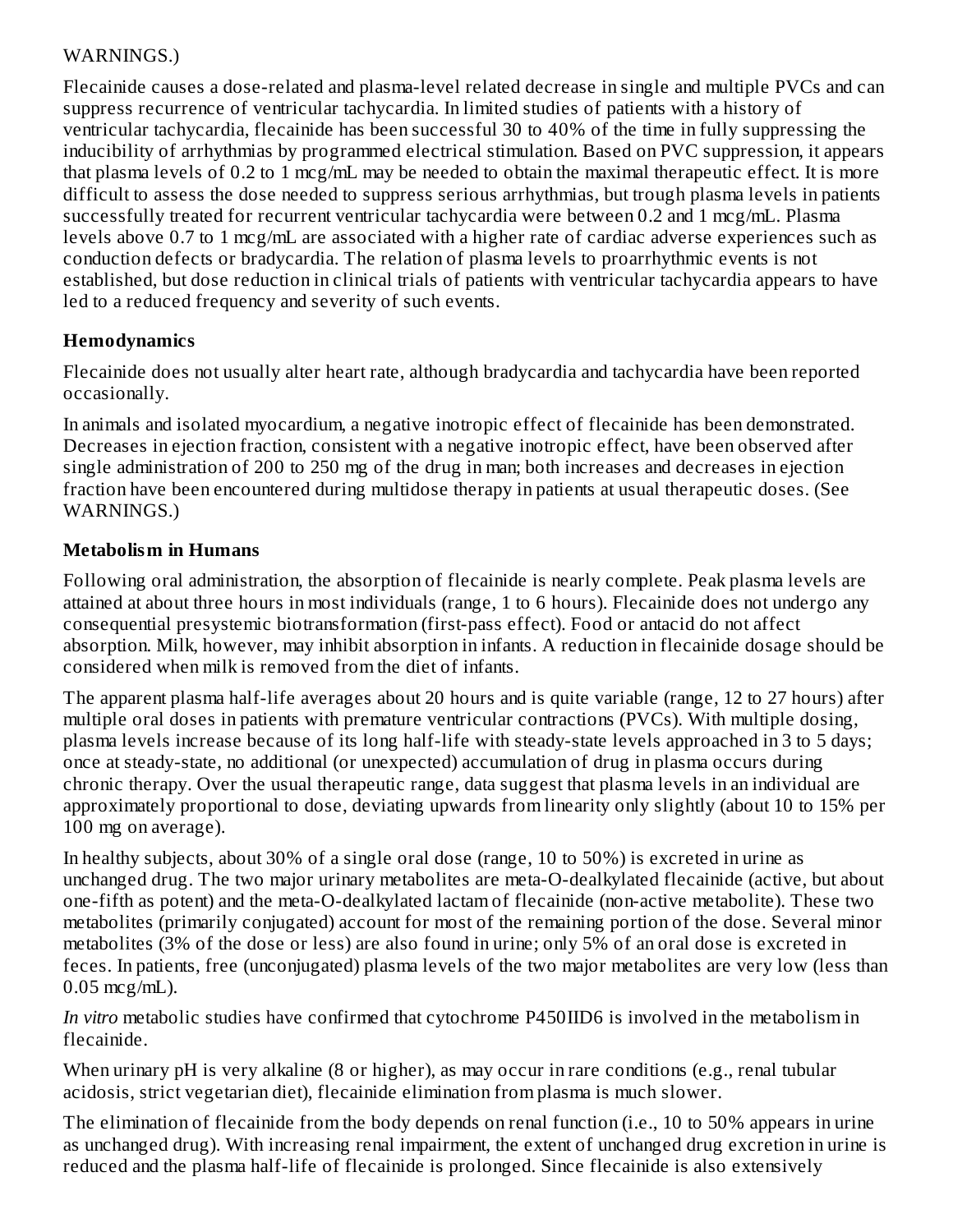metabolized, there is no simple relationship between creatinine clearance and the rate of flecainide elimination from plasma. (See DOSAGE AND ADMINISTRATION.)

In patients with NYHA class III congestive heart failure (CHF), the rate of flecainide elimination from plasma (mean half-life, 19 hours) is moderately slower than for healthy subjects (mean half-life, 14 hours), but similar to the rate for patients with PVCs without CHF. The extent of excretion of unchanged drug in urine is also similar. (See DOSAGE AND ADMINISTRATION.)

Under one year of age, currently available data are limited but suggest that the half-life at birth may be as long as 29 hours, decreasing to 11 to 12 hours by three months of age and 6 hours by one year of age. The pharmacokinetics in hydropic infants have not been studied, but case reports suggest prolonged elimination. In children aged 1 year to 12 years the half-life is approximately 8 hours. In adolescents (age 12 to 15) the plasma elimination half-life is approximately 11 to 12 hours. Since milk may inhibit absorption in infants, a reduction in flecainide dosage should be considered when milk is removed from the diet (e.g., gastroenteritis, weaning). Plasma trough flecainide levels should be monitored during major changes in dietary milk intake.

From age 20 to 80, plasma levels are only slightly higher with advancing age; flecainide elimination from plasma is somewhat slower in elderly subjects than in younger subjects. Patients up to age 80+ have been safely treated with usual dosages.

The extent of flecainide binding to human plasma proteins is about 40% and is independent of plasma drug level over the range of 0.015 to about 3.4 mcg/mL. Thus, clinically significant drug interactions based on protein binding effects would not be expected.

Hemodialysis removes only about 1% of an oral dose as unchanged flecainide.

Small increases in plasma digoxin levels are seen during coadministration of flecainide with digoxin. Small increases in both flecainide and propranolol plasma levels are seen during coadministration of these two drugs. (See PRECAUTIONS: Drug Interactions.)

# **Clinical Trials**

In two randomized, crossover, placebo-controlled clinical trials of 16 weeks double-blind duration, 79% of patients with paroxysmal supraventricular tachycardia (PSVT) receiving flecainide were attack free, whereas 15% of patients receiving placebo remained attack free. The median time-beforerecurrence of PSVT in patients receiving placebo was 11 to 12 days, whereas over 85% of patients receiving flecainide had no recurrence at 60 days.

In two randomized, crossover, placebo-controlled clinical trials of 16 weeks double-blind duration, 31% of patients with paroxysmal atrial fibrillation/flutter (PAF) receiving flecainide were attack free, whereas 8% receiving placebo remained attack free. The median time-before-recurrence of PAF in patients receiving placebo was about 2 to 3 days, whereas for those receiving flecainide the median time-before-recurrence was 15 days.

# **INDICATIONS AND USAGE**

In patients without structural heart disease, flecainide acetate is indicated for the prevention of:

- paroxysmal supraventricular tachycardias (PSVT), including atrioventricular nodal reentrant tachycardia, atrioventricular reentrant tachycardia and other supraventricular tachycardias of unspecified mechanism associated with disabling symptoms
- paroxysmal atrial fibrillation/flutter (PAF) associated with disabling symptoms

Flecainide acetate is also indicated for the prevention of:

• documented ventricular arrhythmias, such as sustained ventricular tachycardia (sustained VT), that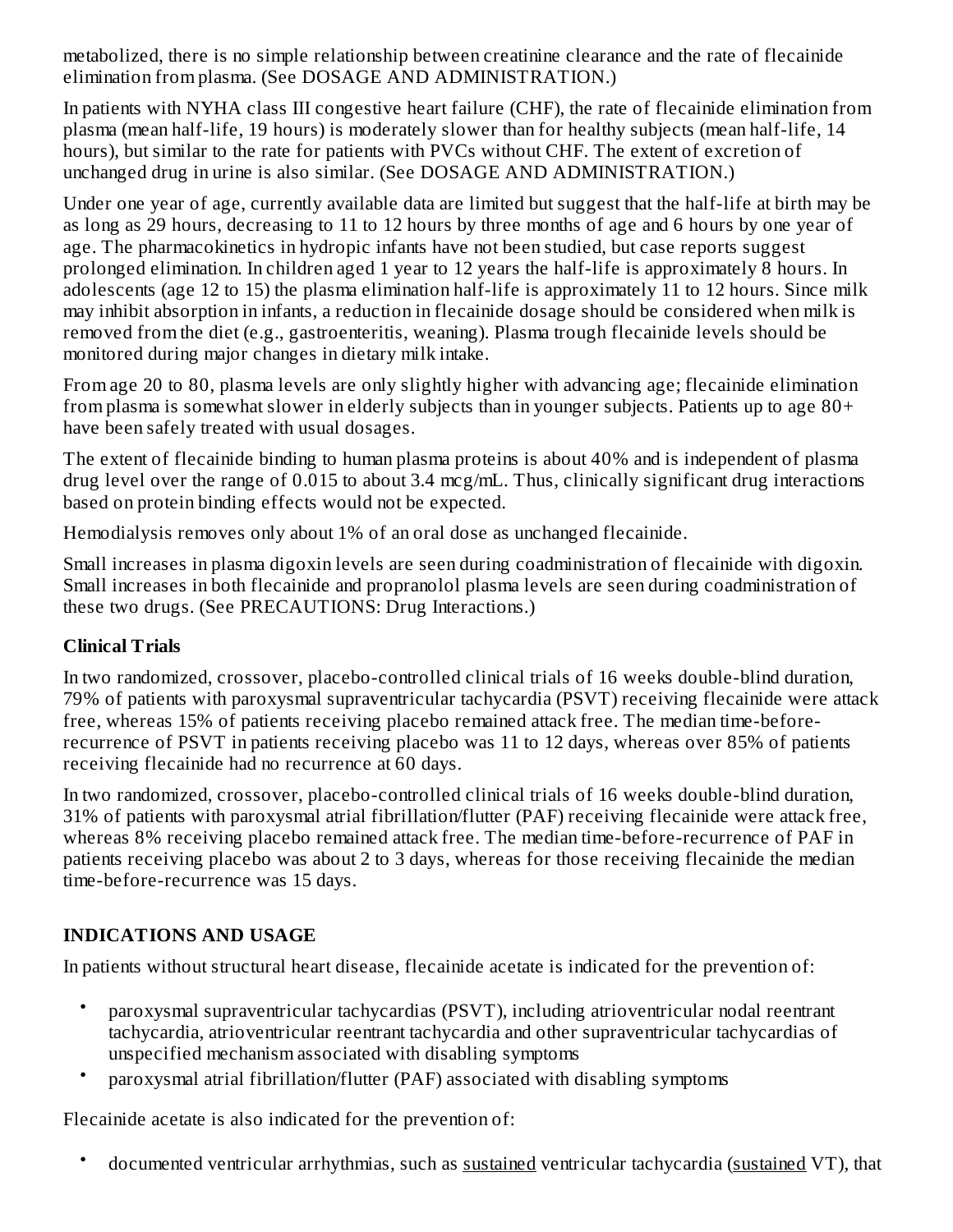in the judgment of the physician are life-threatening.

Use of flecainide acetate for the treatment of sustained VT, like other antiarrhythmics, should be initiated in the hospital. The use of flecainide acetate is not recommended in patients with less severe ventricular arrhythmias even if the patients are symptomatic.

Because of the proarrhythmic effects of Flecainide Acetate Tablets, USP, its use should be reserved for patients in whom, in the opinion of the physician, the benefits of treatment outweigh the risks.

Flecainide acetate should not be used in patients with recent myocardial infarction. (See Boxed WARNINGS.)

Use of flecainide acetate in chronic atrial fibrillation has not been adequately studied and is not recommended. (See Boxed WARNINGS.)

As is the case for other antiarrhythmic agents, there is no evidence from controlled trials that the use of flecainide acetate favorably affects survival or the incidence of sudden death.

# **CONTRAINDICATIONS**

Flecainide acetate is contraindicated in patients with pre-existing second- or third-degree AV block, or with right bundle branch block when associated with a left hemiblock (bifascicular block), unless a pacemaker is present to sustain the cardiac rhythm should complete heart block occur. Flecainide acetate is also contraindicated in the presence of cardiogenic shock or known hypersensitivity to the drug.

#### **WARNINGS**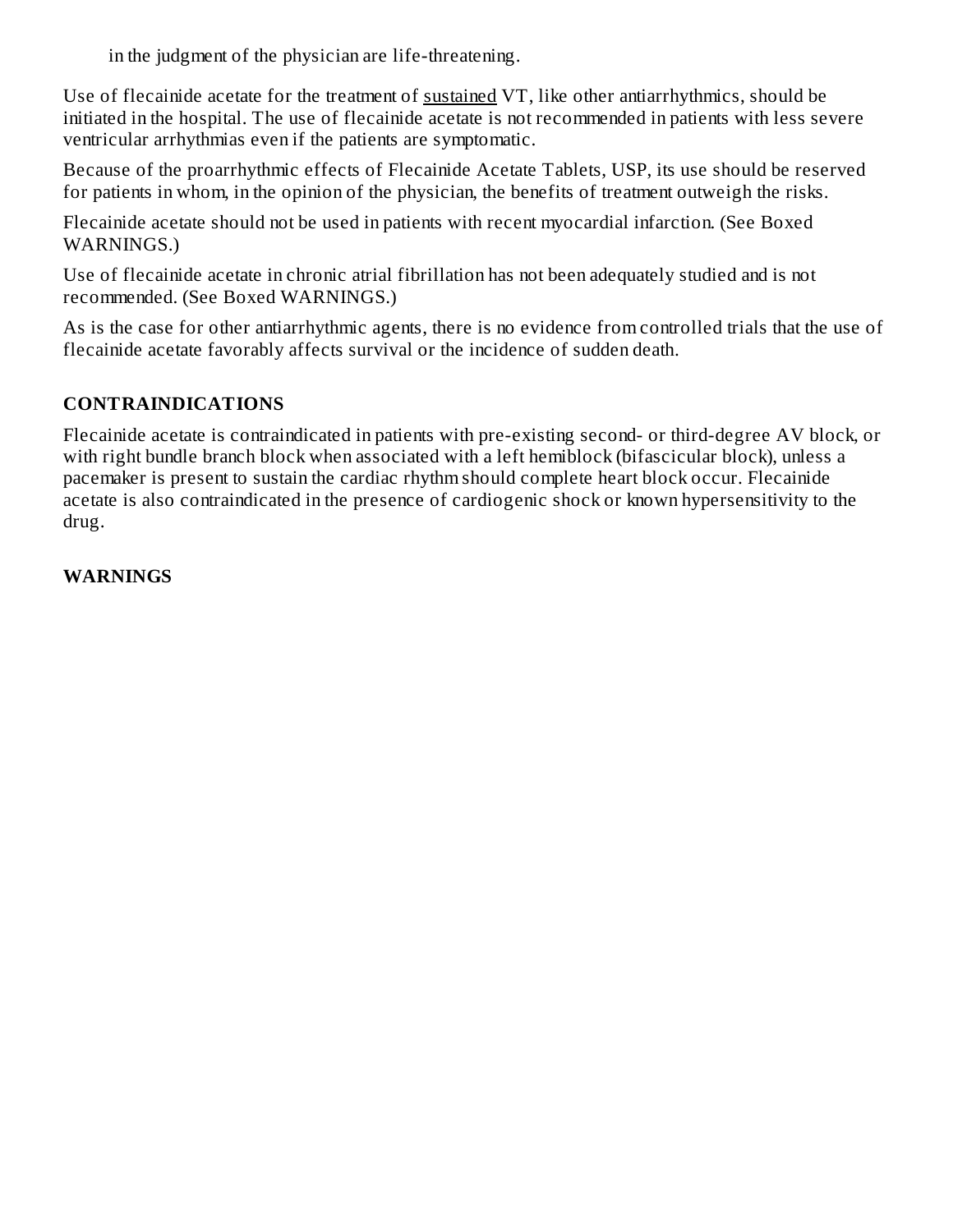#### **Mortality**

**Flecainide acetate was included in the National Heart Lung and Blood Institute's Cardiac Arrhythmia Suppression Trial (CAST), a long-term, multicenter, randomized, double-blind study in patients with asymptomatic non-life-threatening ventricular arrhythmias who had a myocardial infarction more than six days but less than two years previously. An excessive mortality or non-fatal cardiac arrest rate was s een in patients treated with flecainide acetate compared with that s een in patients assigned to a carefully matched placebo-treated group. This rate was 16/315 (5.1%) for flecainide acetate and 7/309 (2.3%) for the matched placebo. The average duration of treatment with flecainide acetate in this study was ten months.**

**The applicability of the CAST results to other populations (e.g., thos e without recent myocardial infarction) is uncertain, but at pres ent, it is prudent to consider the risks of Class IC agents (including flecainide acetate), coupled with the lack of any evidence of improved survival, generally unacceptable in patients without life-threatening ventricular arrhythmias, even if the patients are experiencing unpleasant, but not life-threatening, symptoms or signs.**

#### **Ventricular Pro-arrhythmic Effects in Patients with Atrial Fibrillation/Flutter**

**A review of the world literature revealed reports of 568 patients treated with oral flecainide acetate for paroxysmal atrial fibrillation/flutter (PAF). Ventricular tachycardia was experienced in 0.4% (2/568) of thes e patients. Of 19 patients in the literature with chronic atrial fibrillation (CAF), 10.5% (2) experienced VT or VF. FLECAINIDE IS NOT RECOMMENDED FOR USE IN PATIENTS WITH CHRONIC ATRIAL FIBRILLATION. Cas e reports of ventricular proarrhythmic effects in patients treated with flecainide for atrial fibrillation/flutter have included increas ed PVCs, VT, ventricular fibrillation (VF), and death.**

**As with other Class I agents, patients treated with flecainide acetate for atrial flutter have been reported with 1:1 atrioventricular conduction due to slowing the atrial rate. A paradoxical increas e in the ventricular rate also may occur in patients with atrial fibrillation who receive flecainide acetate. Concomitant negative chronotropic therapy such as digoxin or beta-blockers may lower the risk of this complication.**

# **PROARRHYTHMIC EFFECTS**

Flecainide acetate, like other antiarrhythmic agents, can cause new or worsened supraventricular or ventricular arrhythmias. Ventricular proarrhythmic effects range from an increase in frequency of PVCs to the development of more severe ventricular tachycardia, e.g., tachycardia that is more sustained or more resistant to conversion to sinus rhythm, with potentially fatal consequences. In studies of ventricular arrhythmia patients treated with flecainide acetate, three-fourths of proarrhythmic events were new or worsened ventricular tachyarrhythmias, the remainder being increased frequency of PVCs or new supraventricular arrhythmias. In patients treated with flecainide for sustained ventricular tachycardia, 80% (51/64) of proarrhythmic events occurred within 14 days of the onset of therapy. In studies of 225 patients with supraventricular arrhythmia (108 with paroxysmal supraventricular tachycardia and 117 with paroxysmal atrial fibrillation), there were 9 (4%) proarrhythmic events, 8 of them in patients with paroxysmal atrial fibrillation. Of the 9, 7 (including the one in a PSVT patient) were exacerbations of supraventricular arrhythmias (longer duration, more rapid rate, harder to reverse) while 2 were ventricular arrhythmias, including one fatal case of VT/VF and one wide complex VT (the patient showed inducible VT, however, after withdrawal of flecainide), both in patients with paroxysmal atrial fibrillation and known coronary artery disease.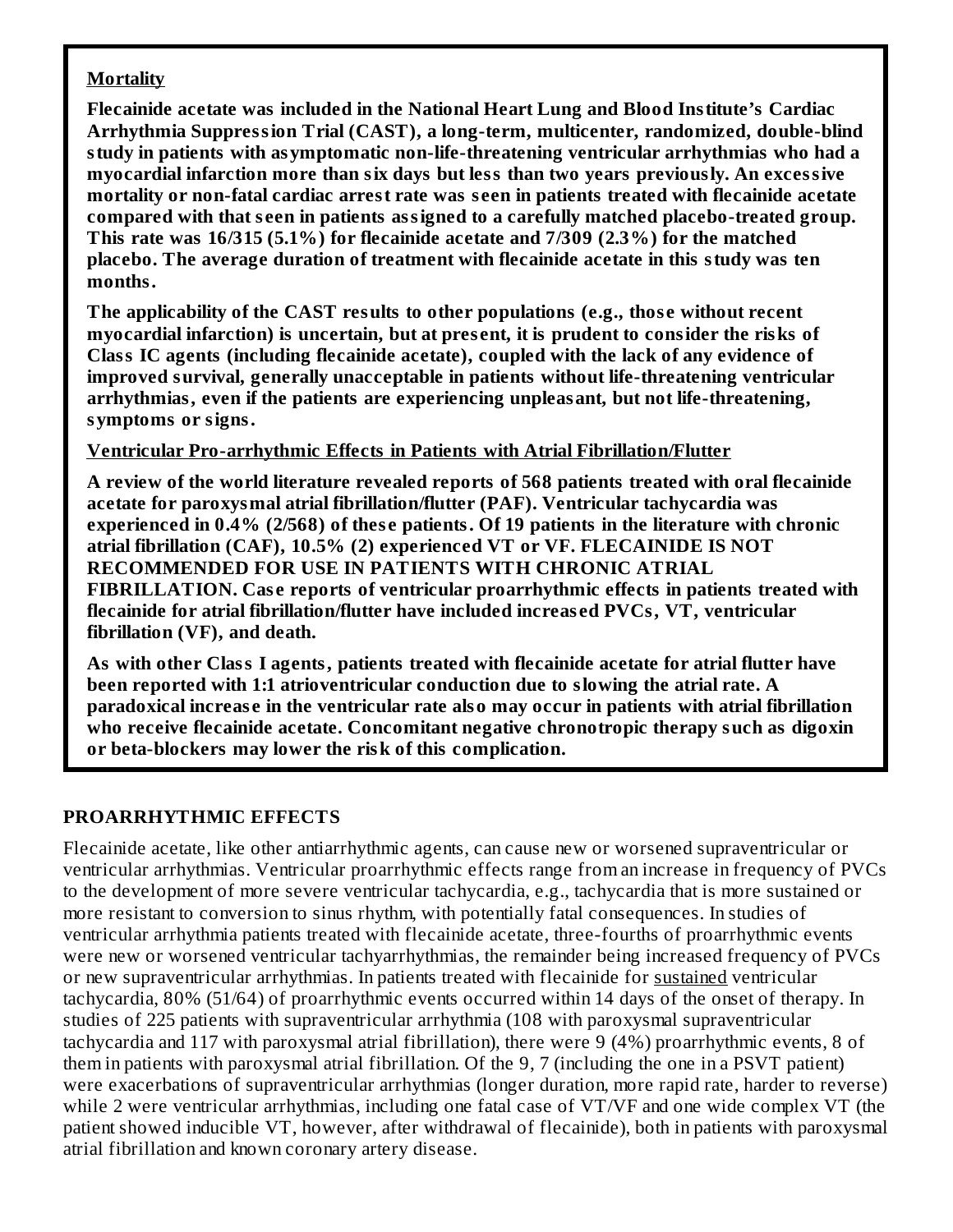It is uncertain if flecainide acetate's risk of proarrhythmia is exaggerated in patients with chronic atrial fibrillation (CAF), high ventricular rate, and/or exercise. Wide complex tachycardia and ventricular fibrillation have been reported in two of 12 CAF patients undergoing maximal exercise tolerance testing.

In patients with complex ventricular arrhythmias, it is often difficult to distinguish a spontaneous variation in the patient's underlying rhythm disorder from drug-induced worsening, so that the following occurrence rates must be considered approximations. Their frequency appears to be related to dose and to the underlying cardiac disease.

Among patients treated for sustained VT (who frequently also had CHF, a low ejection fraction, a history of myocardial infarction and/or an episode of cardiac arrest), the incidence of proarrhythmic events was 13% when dosage was initiated at 200 mg/day with slow upward titration, and did not exceed 300 mg/day in most patients. In early studies in patients with sustained VT utilizing a higher initial dose (400 mg/day) the incidence of proarrhythmic events was 26%; moreover, in about 10% of the patients treated proarrhythmic events resulted in death, despite prompt medical attention. With lower initial doses, the incidence of proarrhythmic events resulting in death decreased to 0.5% of these patients. Accordingly, it is extremely important to follow the recommended dosage schedule. (See DOSAGE AND ADMINISTRATION.)

The relatively high frequency of proarrhythmic events in patients with sustained VT and serious underlying heart disease, and the need for careful titration and monitoring, requires that therapy of patients with sustained VT be started in the hospital. (See DOSAGE AND ADMINISTRATION.)

# **HEART FAILURE**

Flecainide acetate has a negative inotropic effect and may cause or worsen CHF, particularly in patients with cardiomyopathy, preexisting severe heart failure (NYHA functional class III or IV) or low ejection fractions (less than 30%). In patients with supraventricular arrhythmias new or worsened CHF developed in 0.4% (1/225) of patients. In patients with sustained ventricular tachycardia during a mean duration of 7.9 months of flecainide acetate therapy, 6.3% (20/317) developed new CHF. In patients with sustained ventricular tachycardia and a history of CHF, during a mean duration of 5.4 months of flecainide acetate therapy, 25.7% (78/304) developed worsened CHF. Exacerbation of preexisting CHF occurred more commonly in studies which included patients with class III or IV failure than in studies which excluded such patients. Flecainide acetate should be used cautiously in patients who are known to have a history of CHF or myocardial dysfunction. The initial dosage in such patients should be no more than 100 mg bid (see DOSAGE AND ADMINISTRATION) and patients should be monitored carefully. Close attention must be given to maintenance of cardiac function, including optimization of digitalis, diuretic, or other therapy. In cases where CHF has developed or worsened during treatment with flecainide acetate, the time of onset has ranged from a few hours to several months after starting therapy. Some patients who develop evidence of reduced myocardial function while on flecainide can continue on flecainide acetate with adjustment of digitalis or diuretics, others may require dosage reduction or discontinuation of flecainide acetate. When feasible, it is recommended that plasma flecainide levels be monitored. Attempts should be made to keep trough plasma levels below 0.7 to 1 mcg/mL.

# **Effects on Cardiac Conduction**

Flecainide acetate slows cardiac conduction in most patients to produce dose-related increases in PR, QRS, and QT intervals. PR interval increases on average about 25% (0.04 seconds) and as much as 118% in some patients. Approximately one-third of patients may develop new first-degree AV heart block (PR interval  $\geq 0.2$  seconds). The QRS complex increases on average about 25% (0.02 seconds) and as much as 150% in some patients. Many patients develop QRS complexes with a duration of 0.12 seconds or more. In one study, 4% of patients developed new bundle branch block while on flecainide acetate. The degree of lengthening of PR and QRS intervals does not predict either efficacy or the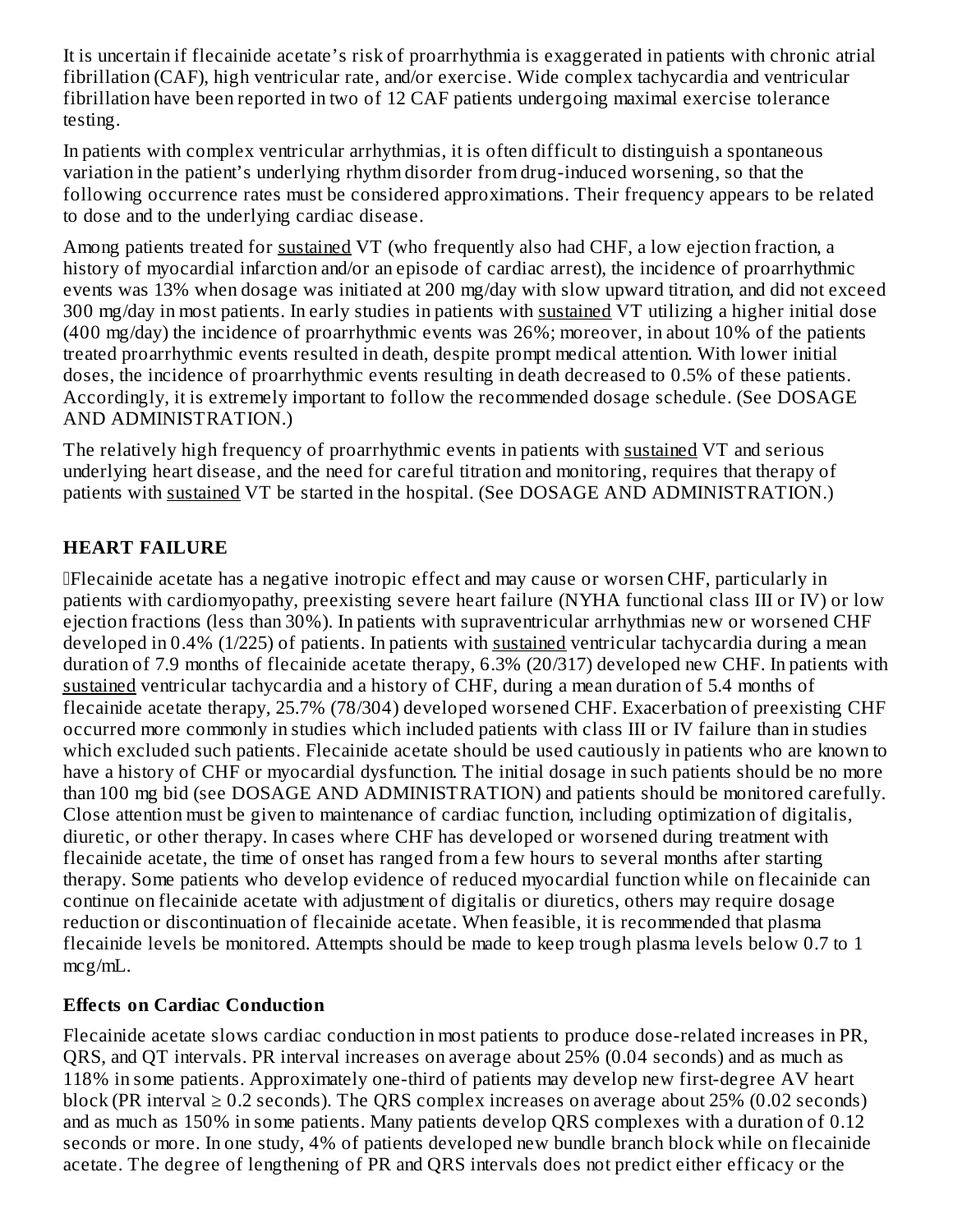development of cardiac adverse effects. In clinical trials, it was unusual for PR intervals to increase to 0.3 seconds or more, or for QRS intervals to increase to 0.18 seconds or more. Thus, caution should be used when such intervals occur, and dose reductions may be considered. The QT interval widens about 8%, but most of this widening (about 60% to 90%) is due to widening of the QRS duration. The JT interval (QT minus QRS) only widens about 4% on the average. Significant JT prolongation occurs in less than 2% of patients. There have been rare cases of Torsade de Pointes-type arrhythmia associated with flecainide acetate therapy.

Clinically significant conduction changes have been observed at these rates: sinus node dysfunction such as sinus pause, sinus arrest and symptomatic bradycardia (1.2%), second-degree AV block (0.5%) and third-degree AV block (0.4%). An attempt should be made to manage the patient on the lowest effective dose in an effort to minimize these effects. (See DOSAGE AND ADMINISTRATION.) If second- or third-degree AV block, or right bundle branch block associated with a left hemiblock occur, flecainide therapy should be discontinued unless a temporary or implanted ventricular pacemaker is in place to ensure an adequate ventricular rate.

#### **Sick Sinus Syndrome (Bradycardia-Tachycardia Syndrome)**

Flecainide acetate should be used only with extreme caution in patients with sick sinus syndrome because it may cause sinus bradycardia, sinus pause, or sinus arrest.

# **Effects on Pacemaker Thresholds**

Flecainide acetate is known to increase endocardial pacing thresholds and may suppress ventricular escape rhythms. These effects are reversible if flecainide is discontinued. It should be used with caution in patients with permanent pacemakers or temporary pacing electrodes and should not be administered to patients with existing poor thresholds or nonprogrammable pacemakers unless suitable pacing rescue is available.

The pacing threshold in patients with pacemakers should be determined prior to instituting therapy with flecainide acetate, again after one week of administration and at regular intervals thereafter. Generally threshold changes are within the range of multiprogrammable pacemakers and, when these occur, a doubling of either voltage or pulse width is usually sufficient to regain capture.

#### **Electrolyte Disturbances**

Hypokalemia or hyperkalemia may alter the effects of Class I antiarrhythmic drugs. Preexisting hypokalemia or hyperkalemia should be corrected before administration of flecainide acetate.

# **Pediatric Us e**

The safety and efficacy of flecainide acetate in the fetus, infant, or child have not been established in double-blind, randomized, placebo-controlled trials. The proarrhythmic effects of flecainide acetate, as described previously, apply also to children. In pediatric patients with structural heart disease, flecainide acetate has been associated with cardiac arrest and sudden death. Flecainide acetate should be started in the hospital with rhythm monitoring. Any use of flecainide acetate in children should be directly supervised by a cardiologist skilled in the treatment of arrhythmias in children.

# **PRECAUTIONS**

# **Drug Interactions**

Flecainide has been administered to patients receiving **digitalis** preparations or **beta-adrenergic blocking agents** without adverse effects. During administration of multiple oral doses of flecainide to healthy subjects stabilized on a maintenance dose of **digoxin**, a 13% to 19% increase in plasma **digoxin** levels occurred at six hours postdose.

In a study involving healthy subjects receiving flecainide and **propranolol** concurrently, plasma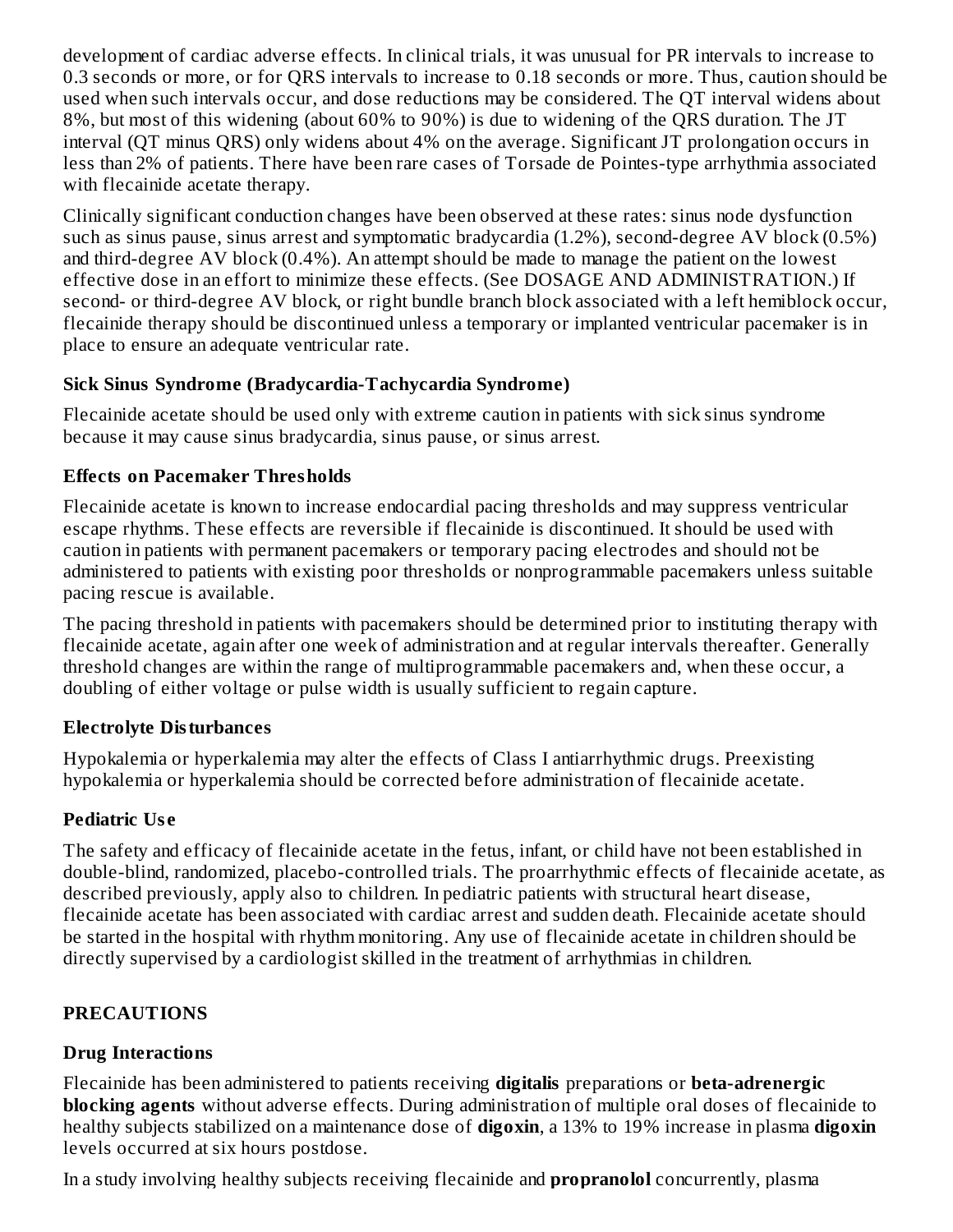In a study involving healthy subjects receiving flecainide and **propranolol** concurrently, plasma flecainide levels were increased about 20% and **propranolol** levels were increased about 30% compared to control values. In this formal interaction study, flecainide and **propranolol** were each found to have negative inotropic effects; when the drugs were administered together, the effects were additive. The effects of concomitant administration of flecainide and **propranolol** on the PR interval were less than additive. In flecainide clinical trials, patients who were receiving **beta blockers** concurrently did not experience an increased incidence of side effects. Nevertheless, the possibility of additive negative inotropic effects of **beta blockers** and flecainide should be recognized.

Flecainide is not extensively bound to plasma proteins. *In vitro* studies with several drugs which may be administered concomitantly showed that the extent of flecainide binding to human plasma proteins is either unchanged or only slightly less. Consequently, interactions with other drugs which are highly protein bound (e.g., **anticoagulants**) would not be expected. Flecainide has been used in a large number of patients receiving **diuretics** without apparent interaction. Limited data in patients receiving known enzyme inducers (**phenytoin, phenobarbital, carbamazepine**) indicate only a 30% increase in the rate of flecainide elimination. In healthy subjects receiving **cimetidine** (1 gm daily) for one week, plasma flecainide levels increased by about 30% and half-life increased by about 10%.

When **amiodarone** is added to flecainide therapy, plasma flecainide levels may increase two-fold or more in some patients, if flecainide dosage is not reduced. (See DOSAGE AND ADMINISTRATION)

Drugs that inhibit cytochrome P450IID6, such as **quinidine**, might increase the plasma concentrations of flecainide in patients that are on chronic flecainide therapy; especially if these patients are extensive metabolizers.

There has been little experience with the coadministration of flecainide and either **disopyramide** or **verapamil**. Because both of these drugs have negative inotropic properties and the effects of coadministration with flecainide are unknown, neither **disopyramide** nor **verapamil** should be administered concurrently with flecainide unless, in the judgment of the physician, the benefits of this combination outweigh the risks. There has been too little experience with the coadministration of flecainide with **nifedipine** or **diltiazem** to recommend concomitant use.

# **Carcinogenesis, Mutagenesis, Impairment of Fertility**

Long-term studies with flecainide in rats and mice at doses up to 60 mg/kg/day have not revealed any compound-related carcinogenic effects. Mutagenicity studies (Ames test, mouse lymphoma and *in vivo* cytogenetics) did not reveal any mutagenic effects. A rat reproduction study at doses up to 50 mg/kg/day (seven times the usual human dose) did not reveal any adverse effect on male or female fertility.

# **Pregnancy**

# Pregnancy Category C

Flecainide has been shown to have teratogenic effects (club paws, sternebrae and vertebrae abnormalities, pale hearts with contracted ventricular septum) and an embryotoxic effect (increased resorptions) in one breed of rabbit (New Zealand White) when given doses of 30 and 35 mg/kg/day, but not in another breed of rabbit (Dutch Belted) when given doses up to 30 mg/kg/day. No teratogenic effects were observed in rats and mice given doses up to 50 and 80 mg/kg/day, respectively; however, delayed sternebral and vertebral ossification was observed at the high dose in rats. Because there are no adequate and well-controlled studies in pregnant women, flecainide should be used during pregnancy only if the potential benefit justifies the potential risk to the fetus.

# **Labor and Delivery**

It is not known whether the use of flecainide during labor or delivery has immediate or delayed adverse effects on the mother or fetus, affects the duration of labor or delivery, or increases the possibility of forceps delivery or other obstetrical intervention.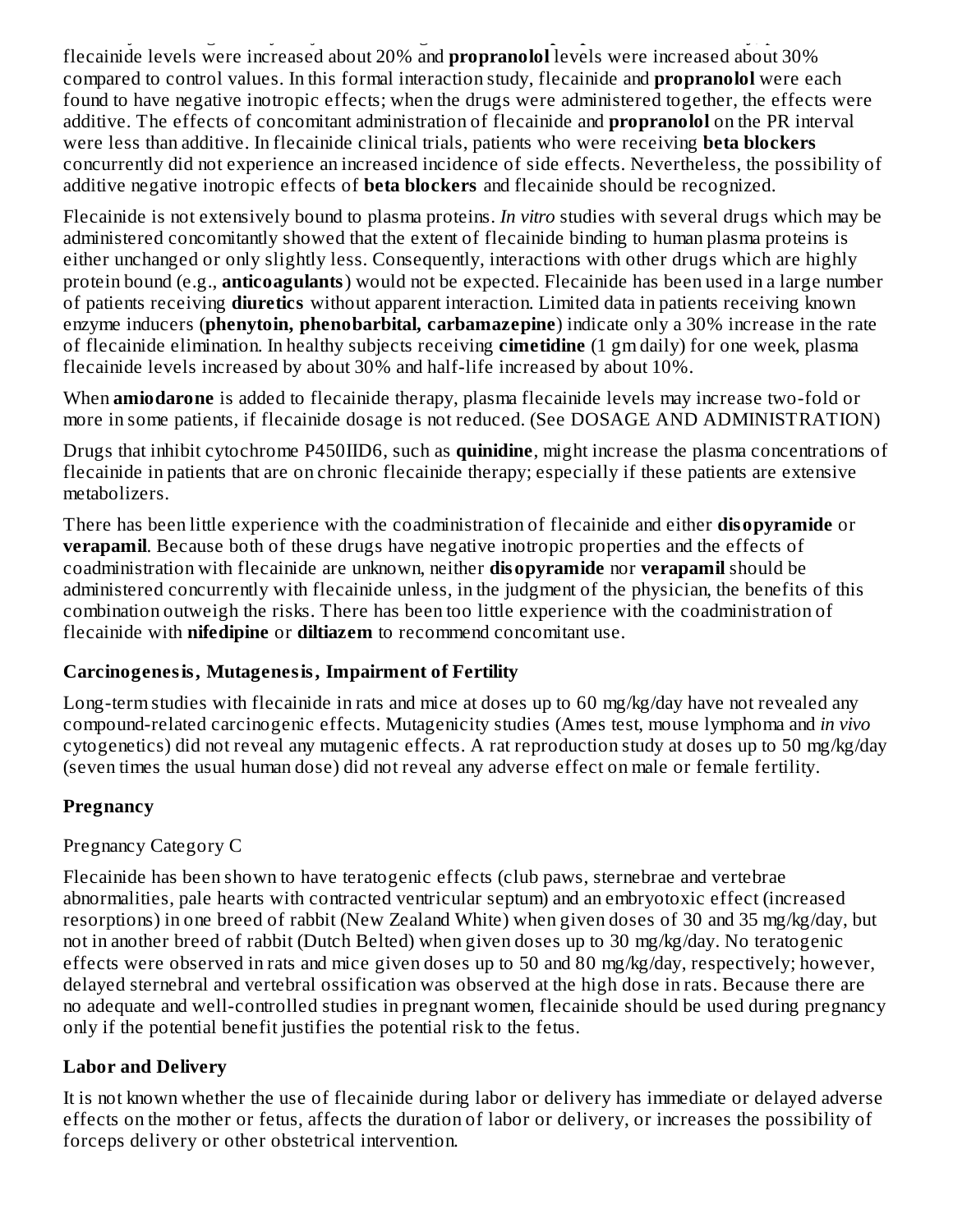# **Nursing Mothers**

Results from a multiple dose study conducted in mothers soon after delivery indicates that flecainide is excreted in human breast milk in concentrations as high as 4 times (with average levels about 2.5 times) corresponding plasma levels; assuming a maternal plasma level at the top of the therapeutic range (1 mcg/mL), the calculated daily dose to a nursing infant (assuming about 700 mL breast milk over 24 hours) would be less than 3 mg.

### **Pediatric Us e**

The safety and efficacy of flecainide in the fetus, infant, or child have not been established in doubleblind, randomized, placebo-controlled trials (see CLINICAL PHARMACOLOGY, WARNINGS, and DOSAGE AND ADMINISTRATION).

#### **Hepatic Impairment**

Since flecainide elimination from plasma can be markedly slower in patients with significant hepatic impairment, flecainide should not be used in such patients unless the potential benefits clearly outweigh the risks. If used, frequent and early plasma level monitoring is required to guide dosage (see Plasma Level Monitoring); dosage increases should be made very cautiously when plasma levels have plateaued (after more than four days).

#### **ADVERSE REACTIONS**

In post-myocardial infarction patients with asymptomatic PVCs and non-sustained ventricular tachycardia, flecainide therapy was found to be associated with a 5.1% rate of death and non-fatal cardiac arrest, compared with a 2.3% rate in a matched placebo group. (See WARNINGS.)

Adverse effects reported for flecainide, described in detail in the WARNINGS section, were new or worsened arrhythmias which occurred in 1% of 108 patients with PSVT and in 7% of 117 patients with PAF; and new or exacerbated ventricular arrhythmias which occurred in 7% of 1330 patients with PVCs, non-sustained or sustained VT. In patients treated with flecainide for sustained VT, 80% (51/64) of proarrhythmic events occurred within 14 days of the onset of therapy. 198 patients with sustained VT experienced a 13% incidence of new or exacerbated ventricular arrhythmias when dosage was initiated at 200 mg/day with slow upward titration, and did not exceed 300 mg/day in most patients. In some patients, flecainide treatment has been associated with episodes of unresuscitatable VT or ventricular fibrillation (cardiac arrest). (See WARNINGS.) New or worsened CHF occurred in 6.3% of 1046 patients with PVCs, non-sustained or sustained VT. Of 297 patients with sustained VT, 9.1% experienced new or worsened CHF. New or worsened CHF was reported in 0.4% of 225 patients with supraventricular arrhythmias. There have also been instances of second- (0.5%) or third-degree (0.4%) AV block. Patients have developed sinus bradycardia, sinus pause, or sinus arrest, about 1.2% altogether (see WARNINGS). The frequency of most of these serious adverse events probably increases with higher trough plasma levels, especially when these trough levels exceed 1 mcg/mL.

There have been rare reports of isolated elevations of serum alkaline phosphatase and isolated elevations of serum transaminase levels. These elevations have been asymptomatic and no cause and effect relationship with flecainide has been established. In foreign postmarketing surveillance studies, there have been rare reports of hepatic dysfunction including reports of cholestasis and hepatic failure, and extremely rare reports of blood dyscrasias. Although no cause and effect relationship has been established, it is advisable to discontinue flecainide in patients who develop unexplained jaundice or signs of hepatic dysfunction or blood dyscrasias in order to eliminate flecainide as the possible causative agent.

Incidence figures for other adverse effects in patients with ventricular arrhythmias are based on a multicenter efficacy study, utilizing starting doses of 200 mg/day with gradual upward titration to 400 mg/day. Patients were treated for an average of 4.7 months, with some receiving up to 22 months of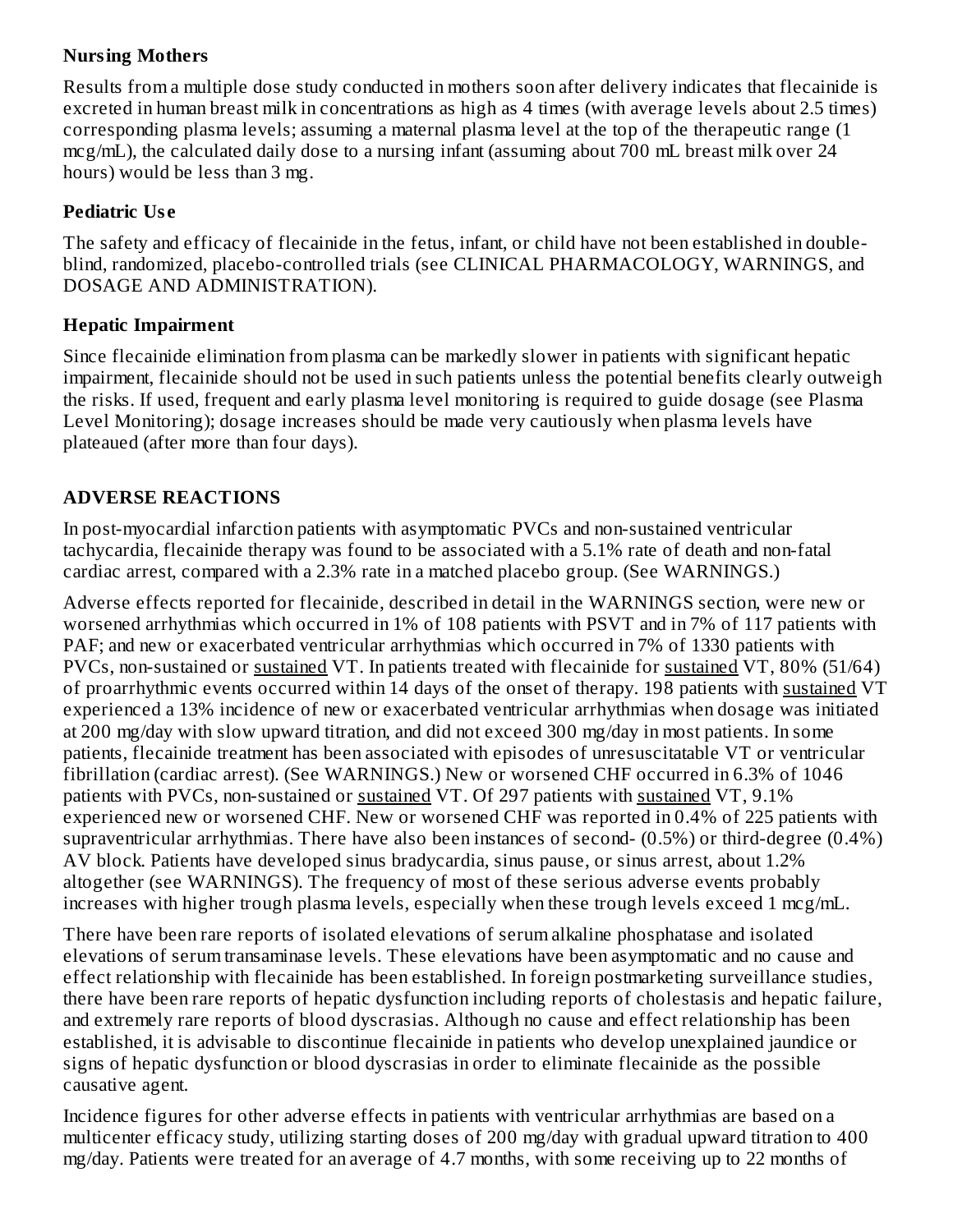therapy. In this trial, 5.4% of patients discontinued due to non-cardiac adverse effects.

| Adverse Effect                   | Incidence All 429    | Incidence by Dose During Upward Titration |                         |                           |  |  |
|----------------------------------|----------------------|-------------------------------------------|-------------------------|---------------------------|--|--|
|                                  | Patients at Any Dose | $200 \text{ mg}/\text{Day}$<br>$(N=426)$  | 300 mg/Day<br>$(N=293)$ | $400$ mg/Day<br>$(N=100)$ |  |  |
| Dizziness*                       | 18.9%                | 11.0%                                     | 10.6%                   | 13.0%                     |  |  |
| Visual Disturbances <sup>†</sup> | 15.9%                | 5.4%                                      | 12.3%                   | 18.0%                     |  |  |
| Dyspnea                          | 10.3%                | 5.2%                                      | 7.5%                    | 4.0%                      |  |  |
| Headache                         | 9.6%                 | 4.5%                                      | 6.1%                    | 9.0%                      |  |  |
| Nausea                           | 8.9%                 | 4.9%                                      | 4.8%                    | 6.0%                      |  |  |
| Fatigue                          | 7.7%                 | 4.5%                                      | 4.4%                    | 3.0%                      |  |  |
| Palpitation                      | 6.1%                 | 3.5%                                      | 2.4%                    | 7.0%                      |  |  |
| <b>Chest Pain</b>                | 5.4%                 | 3.1%                                      | 3.8%                    | 1.0%                      |  |  |
| Asthenia                         | 4.9%                 | 2.6%                                      | 2.0%                    | 4.0%                      |  |  |
| Tremor                           | 4.7%                 | 2.4%                                      | 3.4%                    | 2.0%                      |  |  |
| Constipation                     | 4.4%                 | 2.8%                                      | 2.1%                    | 1.0%                      |  |  |
| Edema                            | 3.5%                 | 1.9%                                      | 1.4%                    | 2.0%                      |  |  |
| Abdominal Pain                   | 3.3%                 | 1.9%                                      | 2.4%                    | 1.0%                      |  |  |

#### **Table 1: Most Common Non-Cardiac Effects in Ventricular Arrhythmia Patients Treated with Flecainide in the Multicenter Study**

\* Dizziness includes reports of dizziness, lightheadedness, faintness, unsteadiness, near syncope, etc.

† Visual disturbance includes reports of blurred vision, difficulty in focusing, spots before eyes, etc.

The following additional adverse experiences, possibly related to flecainide therapy and occurring in 1% to less than 3% of patients, have been reported in acute and chronic studies: *Body as a Whole:* malaise, fever; *Cardiovascular:* tachycardia, sinus pause or arrest; *Gastrointestinal:* vomiting, diarrhea, dyspepsia, anorexia; *Skin:* rash; *Visual:* diplopia; *Nervous System:* hypoesthesia, paresthesia, paresis, ataxia, flushing, increased sweating, vertigo, syncope, somnolence, tinnitus; *Psychiatric:* anxiety, insomnia, depression.

The following additional adverse experiences, possibly related to flecainide, have been reported in less than 1% of patients: *Body as a Whole:* swollen lips, tongue and mouth; arthralgia, bronchospasm, myalgia; *Cardiovascular:* angina pectoris, second-degree and third-degree AV block, bradycardia, hypertension, hypotension; *Gastrointestinal:* flatulence; *Urinary System:* polyuria, urinary retention; *Hematologic:* leukopenia, granulocytopenia, thrombocytopenia; *Skin:* urticaria, exfoliative dermatitis, pruritus, alopecia; *Visual:* eye pain or irritation, photophobia, nystagmus; *Nervous System:* twitching, weakness, change in taste, dry mouth, convulsions, impotence, speech disorder, stupor, neuropathy; *Respiratory:* pneumonitis/pulmonary infiltration possibly due to chronic flecainide treatment; *Psychiatric:* amnesia, confusion, decreased libido, depersonalization, euphoria, morbid dreams, apathy.

For patients with supraventricular arrhythmias, the most commonly reported noncardiac adverse experiences remain consistent with those known for patients treated with flecainide for ventricular arrhythmias. Dizziness is possibly more frequent in PAF patients.

# **OVERDOSAGE**

No specific antidote has been identified for the treatment of flecainide overdosage. Overdoses ranging up to 8000 mg have been survived, with peak plasma flecainide concentrations as high as 5.3 mcg/mL. Untoward effects in these cases included nausea and vomiting, convulsions, hypotension, bradycardia, syncope, extreme widening of the QRS complex, widening of the QT interval, widening of the PR interval, ventricular tachycardia, AV nodal block, asystole, bundle branch block, cardiac failure, and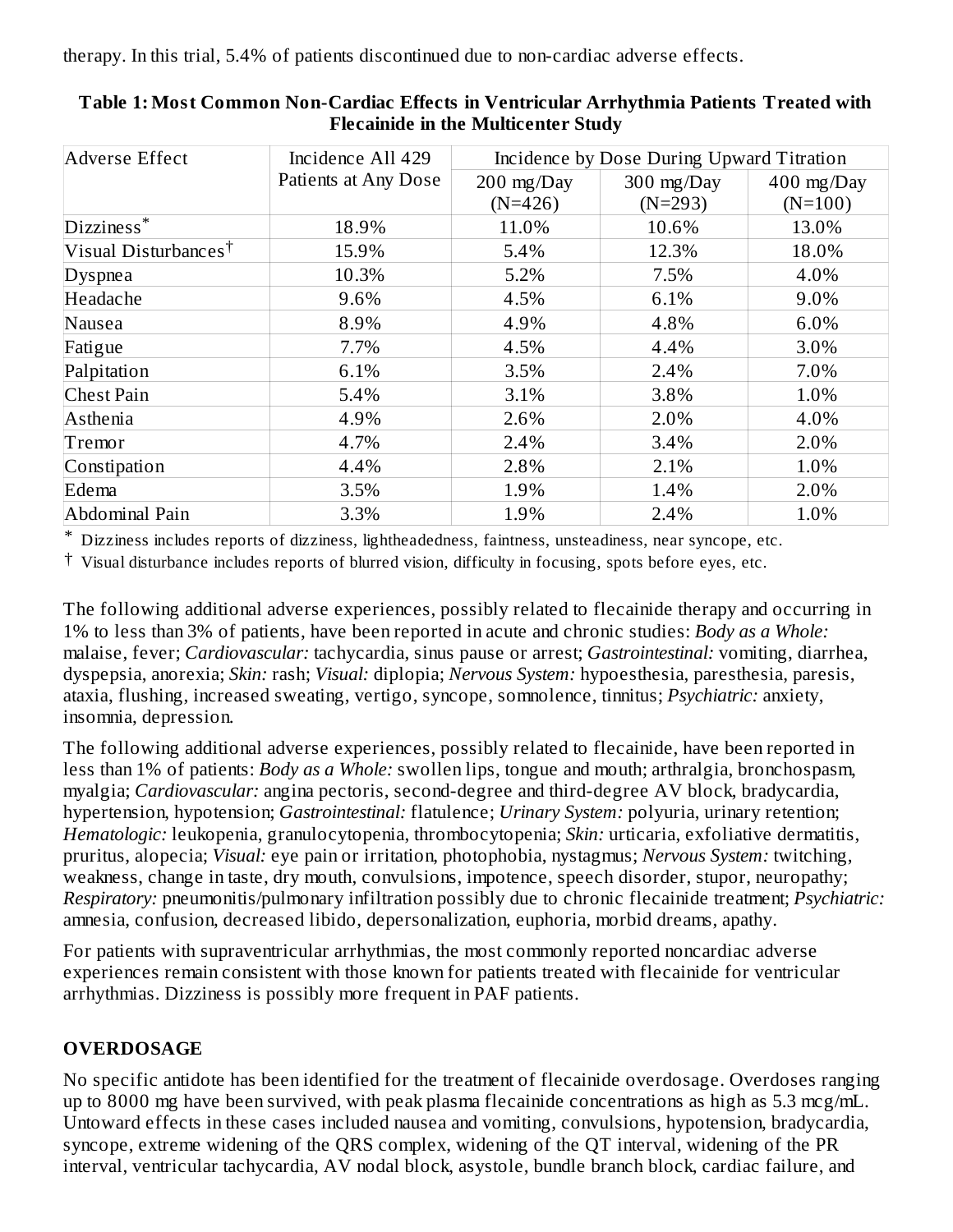cardiac arrest. The spectrum of events observed in fatal cases was much the same as that seen in the non-fatal cases. Death has resulted following ingestion of as little as 1000 mg; concomitant overdose of other drugs and/or alcohol in many instances undoubtedly contributed to the fatal outcome. Treatment of overdosage should be supportive and may include the following: removal of unabsorbed drug from the gastrointestinal tract, administration of inotropic agents or cardiac stimulants such as dopamine, dobutamine or isoproterenol; mechanically assisted respiration; circulatory assists such as intra-aortic balloon pumping; and transvenous pacing in the event of conduction block. Because of the long plasma half-life of flecainide (12 to 27 hours in patients receiving usual doses), and the possibility of markedly non-linear elimination kinetics at very high doses, these supportive treatments may need to be continued for extended periods of time.

Hemodialysis is not an effective means of removing flecainide from the body. Since flecainide elimination is much slower when urine is very alkaline (pH 8 or higher), theoretically, acidification of urine to promote drug excretion may be beneficial in overdose cases with very alkaline urine. There is no evidence that acidification from normal urinary pH increases excretion.

# **DOSAGE AND ADMINISTRATION**

#### **For patients with sustained VT, no matter what their cardiac status, flecainide, like other antiarrhythmics, should be initiated in-hospital with rhythm monitoring.**

Flecainide has a long half-life (12 to 27 hours in patients). Steady-state plasma levels, in patients with normal renal and hepatic function, may not be achieved until the patient has received 3 to 5 days of therapy at a given dose. Therefore, **increas es in dosage should be made no more frequently than once every four days**, since during the first 2 to 3 days of therapy the optimal effect of a given dose may not be achieved.

For patients with PSVT and patients with PAF the recommended starting dose is 50 mg every 12 hours. Flecainide doses may be increased in increments of 50 mg bid every four days until efficacy is achieved. For PAF patients, a substantial increase in efficacy without a substantial increase in discontinuations for adverse experiences may be achieved by increasing the flecainide dose from 50 mg to 100 mg bid. The maximum recommended dose for patients with paroxysmal supraventricular arrhythmias is 300 mg/day.

For sustained VT the recommended starting dose is 100 mg every 12 hours. This dose may be increased in increments of 50 mg bid every four days until efficacy is achieved. Most patients with sustained VT do not require more than 150 mg every 12 hours (300 mg/day), and the maximum dose recommended is 400 mg/day.

In patients with sustained VT, use of higher initial doses and more rapid dosage adjustments have resulted in an increased incidence of proarrhythmic events and CHF, particularly during the first few days of dosing (see WARNINGS). Therefore, a loading dose is not recommended.

Intravenous lidocaine has been used occasionally with flecainide while awaiting the therapeutic effect of flecainide. No adverse drug interactions were apparent. However, no formal studies have been performed to demonstrate the usefulness of this regimen.

An occasional patient not adequately controlled by (or intolerant to) a dose given at 12-hour intervals may be dosed at eight-hour intervals.

Once adequate control of the arrhythmia has been achieved, it may be possible in some patients to reduce the dose as necessary to minimize side effects or effects on conduction. In such patients, efficacy at the lower dose should be evaluated.

Flecainide should be used cautiously in patients with a history of CHF or myocardial dysfunction (see WARNINGS).

Any use of flecainide in children should be directly supervised by a cardiologist skilled in the treatment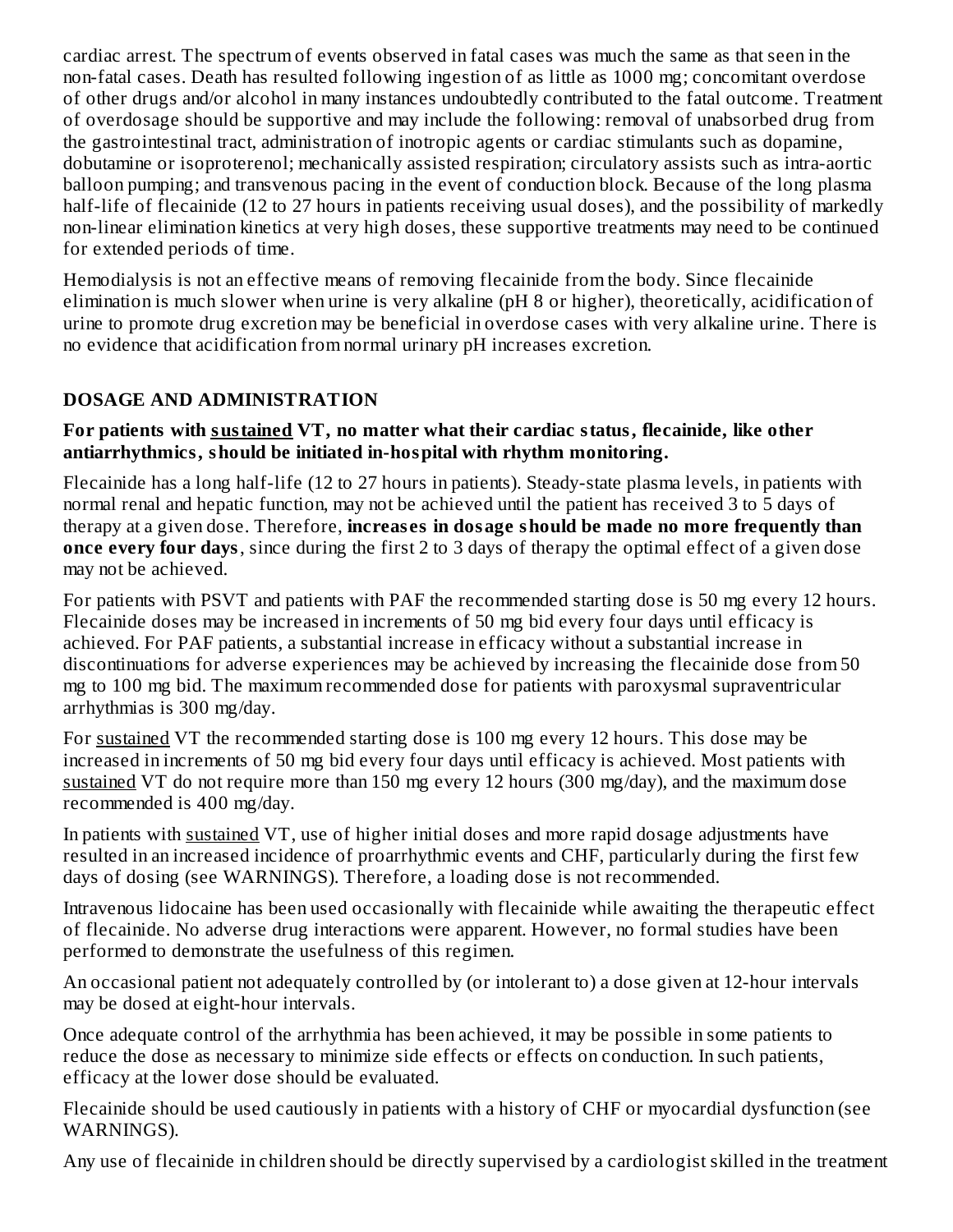of arrhythmias in children. Because of the evolving nature of information in this area, specialized literature should be consulted. Under six months of age, the initial starting dose of flecainide in children is approximately 50 mg/ $M^2$  body surface area daily, divided into two or three equally spaced doses. Over six months of age, the initial starting dose maybe increased to 100 mg/ $M^2$  per day. The  $maximum$  recommended dose is 200 mg/M<sup>2</sup> per day. This dose should not be exceeded. In some children on higher doses, despite previously low plasma levels, the level has increased rapidly to far above therapeutic values while taking the same dose. Small changes in dose may also lead to disproportionate increases in plasma levels. Plasma trough (less than one hour pre-dose) flecainide levels and electrocardiograms should be obtained at presumed steady state (after at least five doses) either after initiation or change in flecainide dose, whether the dose was increased for lack of effectiveness, or increased growth of the patient. For the first year on therapy, whenever the patient is seen for reasons of clinical follow-up, it is suggested that a 12-lead electrocardiogram and plasma trough flecainide level are obtained. The usual therapeutic level of flecainide in children is 200 to 500 ng/mL. In some cases, levels as high as 800 ng/mL may be required for control.

In patients with severe renal impairment (creatinine clearance of 35 mL/min/1.73 square meters or less), the initial dosage should be 100 mg once daily (or 50 mg bid); when used in such patients, frequent plasma level monitoring is required to guide dosage adjustments (see Plasma Level Monitoring ). In patients with less severe renal disease, the initial dosage should be 100 mg every 12 hours; plasma level monitoring may also be useful in these patients during dosage adjustment. In both groups of patients, dosage increases should be made very cautiously when plasma levels have plateaued (after more than four days), observing the patient closely for signs of adverse cardiac effects or other toxicity. It should be borne in mind that in these patients it may take longer than four days before a new steady-state plasma level is reached following a dosage change.

Based on theoretical considerations, rather than experimental data, the following suggestion is made: when transferring patients from another antiarrhythmic drug to flecainide allow at least two to four plasma half-lives to elapse for the drug being discontinued before starting flecainide at the usual dosage. In patients where withdrawal of a previous antiarrhythmic agent is likely to produce lifethreatening arrhythmias, the physician should consider hospitalizing the patient.

When flecainide is given in the presence of amiodarone, reduce the usual flecainide dose by 50% and monitor the patient closely for adverse effects.

Plasma level monitoring is strongly recommended to guide dosage with such combination therapy (see below).

# **Plasma Level Monitoring**

The large majority of patients successfully treated with flecainide were found to have trough plasma levels between 0.2 and 1 mcg/mL. The probability of adverse experiences, especially cardiac, may increase with higher trough plasma levels, especially when these exceed 1 mcg/mL. Periodic monitoring of trough plasma levels may be useful in patient management. Plasma level monitoring is required in patients with severe renal failure or severe hepatic disease, since elimination of flecainide from plasma may be markedly slower. Monitoring of plasma levels is strongly recommended in patients on concurrent amiodarone therapy and may also be helpful in patients with CHF and in patients with moderate renal disease.

# **HOW SUPPLIED**

#### **Flecainide Acetate Tablets USP**

**50 mg tablet is supplied as a white, round, biconvex tablet with product identification "54 024" deboss ed on one side and plain on the other side.**

NDC 0054-0010-21: Bottle of 60 Tablets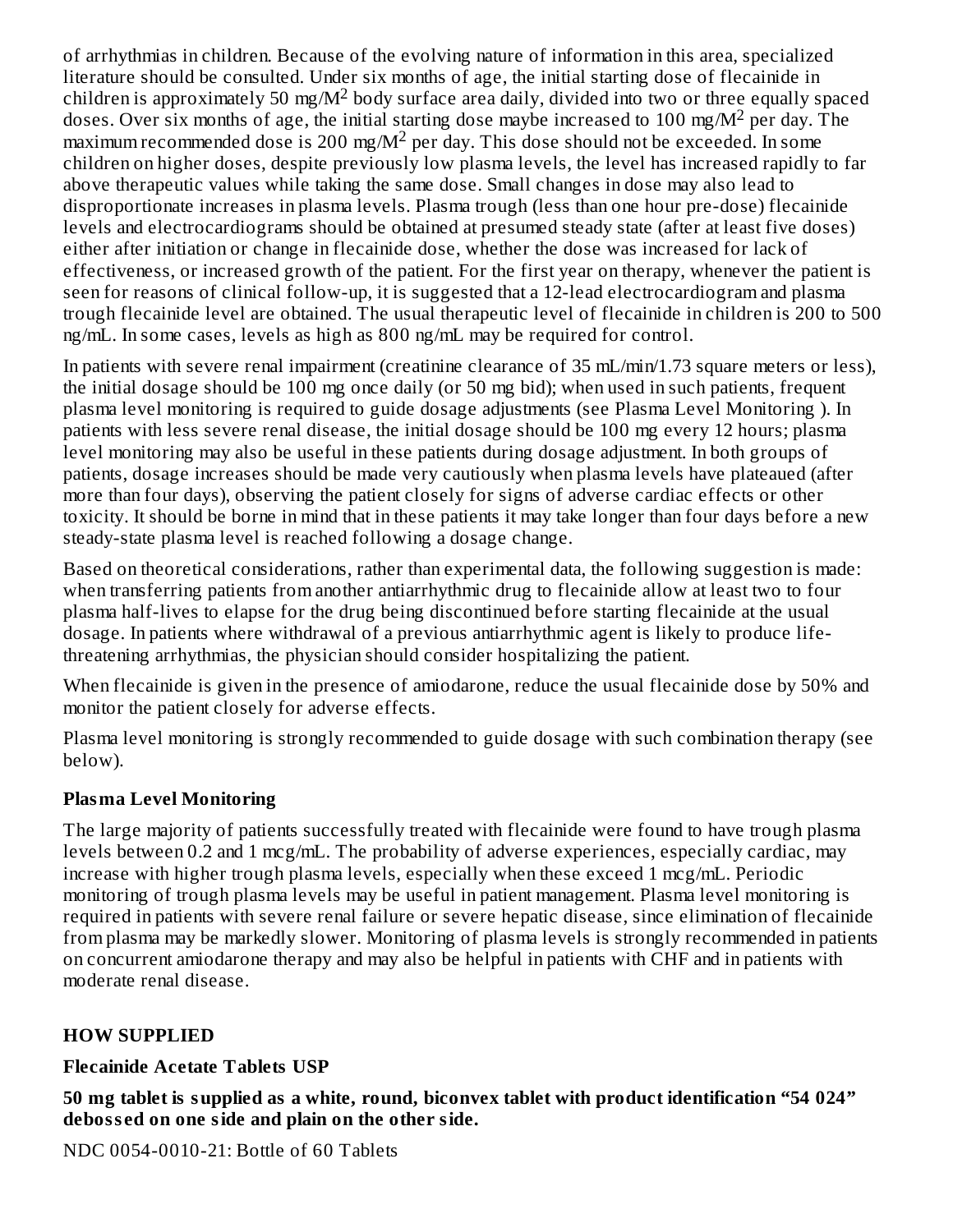NDC 0054-0010-25: Bottle of 100 Tablets

NDC 0054-0010-20: 10x10 Unit-Dose Tablets

**100 mg tablet is supplied as a white, round, biconvex tablet with product identification "54 070" deboss ed on one side and a deep bis ect on the other.**

NDC 0054-0011-21: Bottle of 60 Tablets

NDC 0054-0011-25: Bottle of 100 Tablets

NDC 0054-0011-20: 10x10 Unit-Dose Tablets

**150 mg tablet is supplied as a white, capsule shaped, biconvex tablet with product identification "54 150" deboss ed on one side and a s core on the other.**

NDC 0054-0012-21: Bottle of 60 Tablets

NDC 0054-0012-25: Bottle of 100 Tablets

NDC 0054-0012-20: 10x10 Unit-Dose Tablets

#### **Storage**

Store at 20° to 25°C (68° to 77°F). [See USP Controlled Room Temperature.]

Dispense in a tight, light-resistant container.

Distr. by: **West-Ward**

**Pharmaceuticals Corp.**

Eatontown, NJ 07724

**10001280/10**

**Revis ed March 2016**

#### **PACKAGE/LABEL PRINCIPAL DISPLAY PANEL**



#### **PACKAGE/LABEL PRINCIPAL DISPLAY PANEL**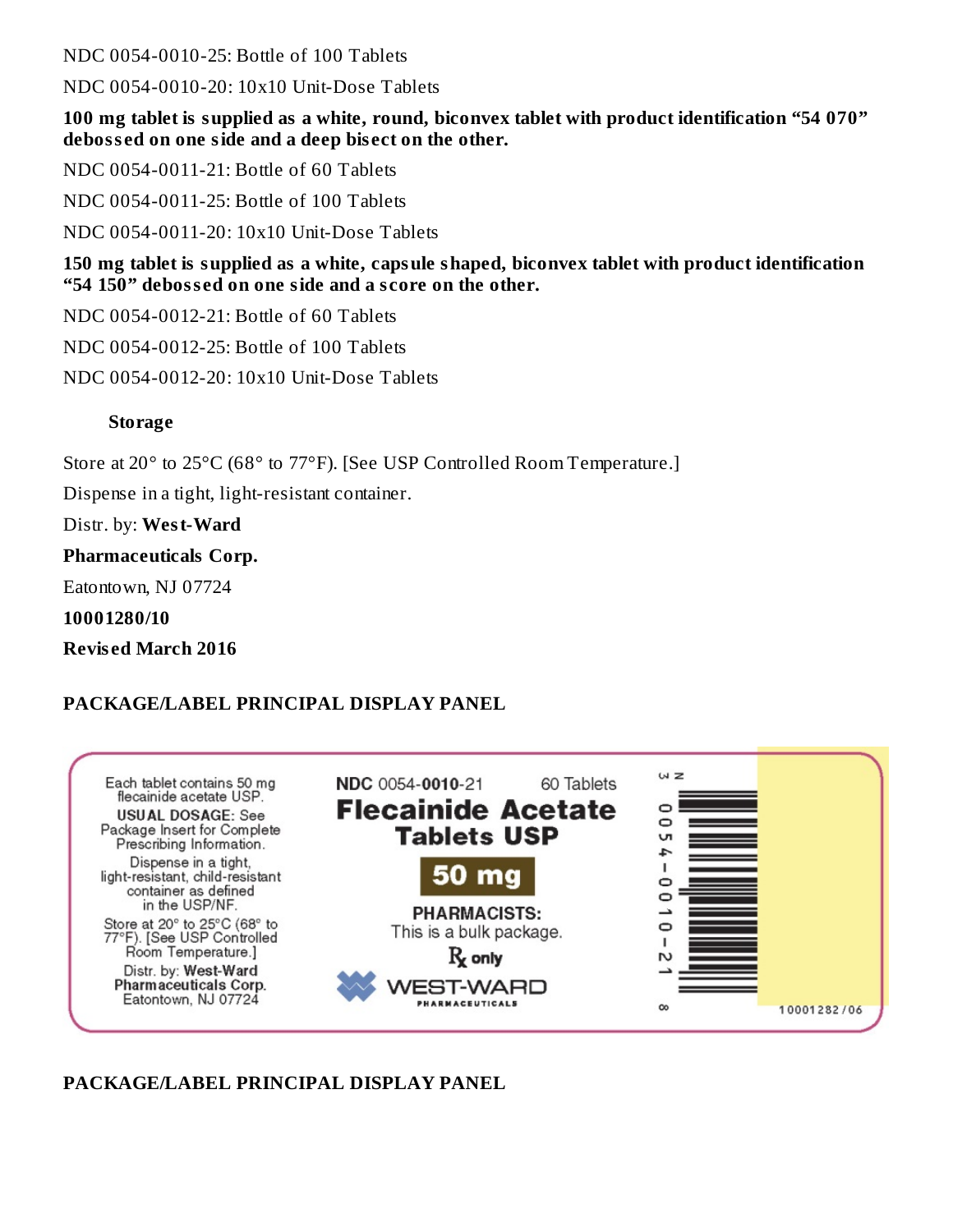

#### **PACKAGE/LABEL PRINCIPAL DISPLAY PANEL**



| <b>FLECAINIDE ACETATE</b>                                                                          |                         |  |                    |  |               |
|----------------------------------------------------------------------------------------------------|-------------------------|--|--------------------|--|---------------|
|                                                                                                    |                         |  |                    |  |               |
| l flecainide acetate tablet                                                                        |                         |  |                    |  |               |
|                                                                                                    |                         |  |                    |  |               |
| <b>Product Information</b>                                                                         |                         |  |                    |  |               |
| Product Type                                                                                       | HUMAN PRESCRIPTION DRUG |  | Item Code (Source) |  | NDC:0054-0010 |
| <b>Route of Administration</b>                                                                     | ORAL                    |  |                    |  |               |
|                                                                                                    |                         |  |                    |  |               |
|                                                                                                    |                         |  |                    |  |               |
| <b>Active Ingredient/Active Moiety</b>                                                             |                         |  |                    |  |               |
| <b>Ingredient Name</b><br><b>Basis of Strength</b>                                                 |                         |  |                    |  | Strength      |
| FLECAINIDE ACETATE (UNII: M8 U465Q1WQ) (FLECAINIDE - UNII:K94FTS1806)<br><b>FLECAINIDE ACETATE</b> |                         |  |                    |  | $50$ mg       |
|                                                                                                    |                         |  |                    |  |               |
|                                                                                                    |                         |  |                    |  |               |
| <b>Inactive Ingredients</b>                                                                        |                         |  |                    |  |               |
| <b>Ingredient Name</b>                                                                             |                         |  |                    |  | Strength      |
| MAGNESIUM STEARATE (UNII: 70097M6I30)                                                              |                         |  |                    |  |               |
| CELLULOSE, MICRO CRYSTALLINE (UNII: OP1R32D61U)                                                    |                         |  |                    |  |               |
|                                                                                                    |                         |  |                    |  |               |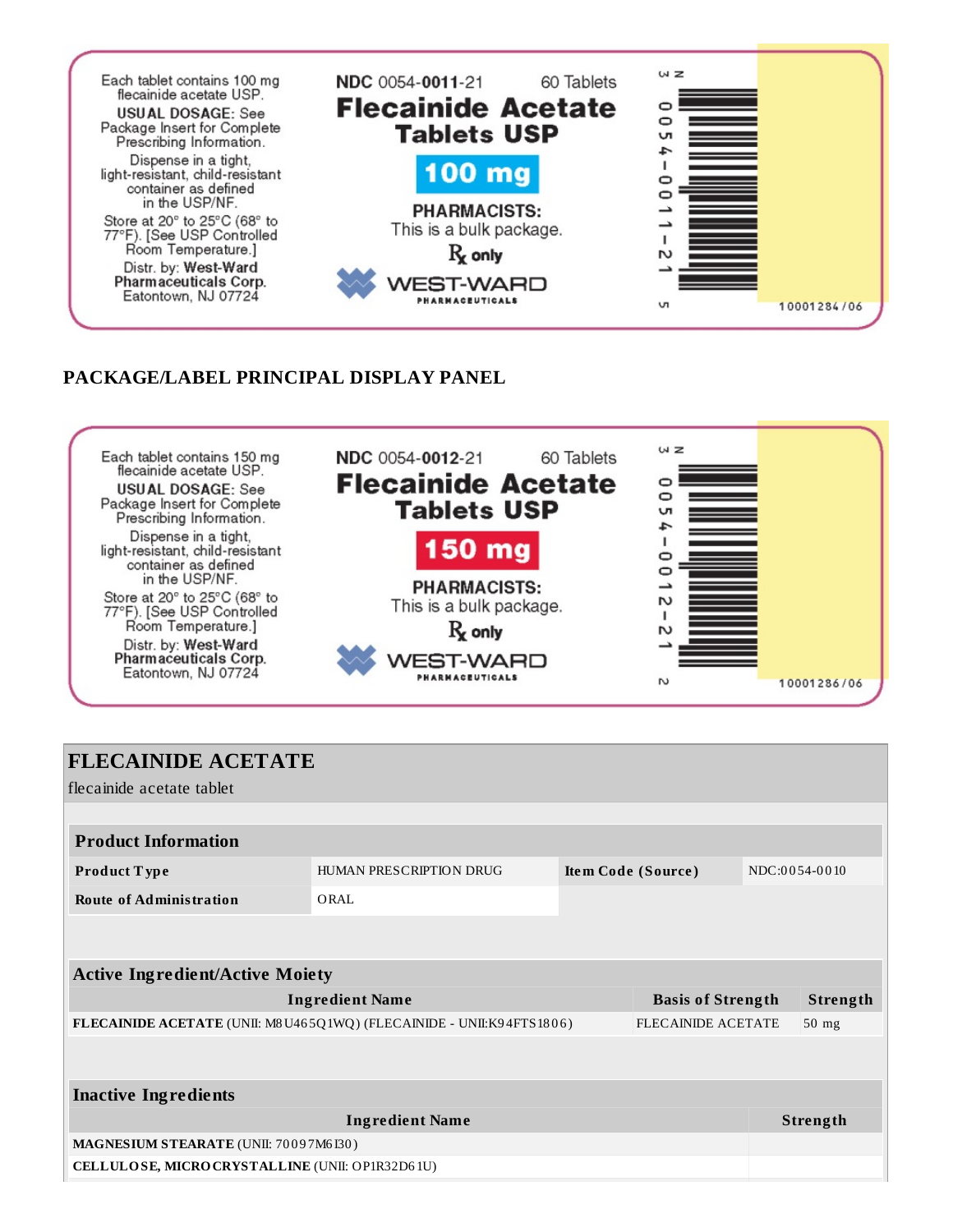|   | CROSCARMELLOSE SODIUM (UNII: M28OL1HH48)                              |  |              |                            |                                                                       |                    |                                         |          |  |                           |
|---|-----------------------------------------------------------------------|--|--------------|----------------------------|-----------------------------------------------------------------------|--------------------|-----------------------------------------|----------|--|---------------------------|
|   | STARCH, CORN (UNII: O8232NY3SJ)                                       |  |              |                            |                                                                       |                    |                                         |          |  |                           |
|   |                                                                       |  |              |                            |                                                                       |                    |                                         |          |  |                           |
|   |                                                                       |  |              |                            |                                                                       |                    |                                         |          |  |                           |
|   | <b>Product Characteristics</b>                                        |  |              |                            |                                                                       |                    |                                         |          |  |                           |
|   | Color                                                                 |  | <b>WHITE</b> |                            | <b>Score</b>                                                          |                    |                                         | no score |  |                           |
|   | <b>Shape</b>                                                          |  | <b>ROUND</b> |                            | <b>Size</b>                                                           |                    |                                         | 6 mm     |  |                           |
|   | Flavor                                                                |  |              |                            | <b>Imprint Code</b>                                                   |                    |                                         | 54024    |  |                           |
|   | Contains                                                              |  |              |                            |                                                                       |                    |                                         |          |  |                           |
|   |                                                                       |  |              |                            |                                                                       |                    |                                         |          |  |                           |
|   |                                                                       |  |              |                            |                                                                       |                    |                                         |          |  |                           |
|   | <b>Packaging</b>                                                      |  |              |                            |                                                                       |                    |                                         |          |  |                           |
| # | <b>Item Code</b>                                                      |  |              | <b>Package Description</b> |                                                                       |                    | Marketing Start Date Marketing End Date |          |  |                           |
|   | 1 NDC:0054-0010-25 100 in 1 BOTTLE; Type 0: Not a Combination Product |  |              |                            |                                                                       | 01/14/2003         |                                         |          |  |                           |
|   | 2 NDC:0054-0010-21 60 in 1 BOTTLE; Type 0: Not a Combination Product  |  |              |                            |                                                                       | 01/14/2003         |                                         |          |  |                           |
|   | 3 NDC:0054-0010-20 100 in 1 CARTON                                    |  |              |                            |                                                                       | 01/14/2003         |                                         |          |  |                           |
| 3 |                                                                       |  |              |                            | 1 in 1 BLISTER PACK; Type 0: Not a Combination Product                |                    |                                         |          |  |                           |
|   |                                                                       |  |              |                            |                                                                       |                    |                                         |          |  |                           |
|   |                                                                       |  |              |                            |                                                                       |                    |                                         |          |  |                           |
|   |                                                                       |  |              |                            |                                                                       |                    |                                         |          |  |                           |
|   | <b>Marketing Information</b>                                          |  |              |                            |                                                                       |                    |                                         |          |  |                           |
|   | <b>Marketing Category</b>                                             |  |              |                            | <b>Application Number or Monograph Citation</b>                       |                    | <b>Marketing Start Date</b>             |          |  | <b>Marketing End Date</b> |
|   | <b>ANDA</b>                                                           |  | ANDA076278   |                            |                                                                       | 01/14/2003         |                                         |          |  |                           |
|   |                                                                       |  |              |                            |                                                                       |                    |                                         |          |  |                           |
|   |                                                                       |  |              |                            |                                                                       |                    |                                         |          |  |                           |
|   |                                                                       |  |              |                            |                                                                       |                    |                                         |          |  |                           |
|   |                                                                       |  |              |                            |                                                                       |                    |                                         |          |  |                           |
|   | <b>FLECAINIDE ACETATE</b>                                             |  |              |                            |                                                                       |                    |                                         |          |  |                           |
|   | flecainide acetate tablet                                             |  |              |                            |                                                                       |                    |                                         |          |  |                           |
|   |                                                                       |  |              |                            |                                                                       |                    |                                         |          |  |                           |
|   | <b>Product Information</b>                                            |  |              |                            |                                                                       |                    |                                         |          |  |                           |
|   | Product Type                                                          |  |              | HUMAN PRESCRIPTION DRUG    |                                                                       | Item Code (Source) |                                         |          |  | NDC:0054-0011             |
|   | <b>Route of Administration</b>                                        |  |              | ORAL                       |                                                                       |                    |                                         |          |  |                           |
|   |                                                                       |  |              |                            |                                                                       |                    |                                         |          |  |                           |
|   |                                                                       |  |              |                            |                                                                       |                    |                                         |          |  |                           |
|   |                                                                       |  |              |                            |                                                                       |                    |                                         |          |  |                           |
|   | <b>Active Ingredient/Active Moiety</b>                                |  |              |                            |                                                                       |                    |                                         |          |  |                           |
|   |                                                                       |  |              | <b>Ingredient Name</b>     |                                                                       |                    | <b>Basis of Strength</b>                |          |  | Strength                  |
|   |                                                                       |  |              |                            | FLECAINIDE ACETATE (UNII: M8 U465Q1WQ) (FLECAINIDE - UNII:K94FTS1806) |                    | <b>FLECAINIDE ACETATE</b>               |          |  | $100$ mg                  |
|   |                                                                       |  |              |                            |                                                                       |                    |                                         |          |  |                           |
|   |                                                                       |  |              |                            |                                                                       |                    |                                         |          |  |                           |
|   | <b>Inactive Ingredients</b>                                           |  |              |                            |                                                                       |                    |                                         |          |  |                           |
|   |                                                                       |  |              | <b>Ingredient Name</b>     |                                                                       |                    |                                         |          |  | Strength                  |
|   | MAGNESIUM STEARATE (UNII: 70097M6I30)                                 |  |              |                            |                                                                       |                    |                                         |          |  |                           |
|   | CELLULOSE, MICRO CRYSTALLINE (UNII: OP1R32D61U)                       |  |              |                            |                                                                       |                    |                                         |          |  |                           |
|   | CROSCARMELLOSE SODIUM (UNII: M28OL1HH48)                              |  |              |                            |                                                                       |                    |                                         |          |  |                           |
|   | STARCH, CORN (UNII: O8232NY3SJ)                                       |  |              |                            |                                                                       |                    |                                         |          |  |                           |
|   |                                                                       |  |              |                            |                                                                       |                    |                                         |          |  |                           |
|   |                                                                       |  |              |                            |                                                                       |                    |                                         |          |  |                           |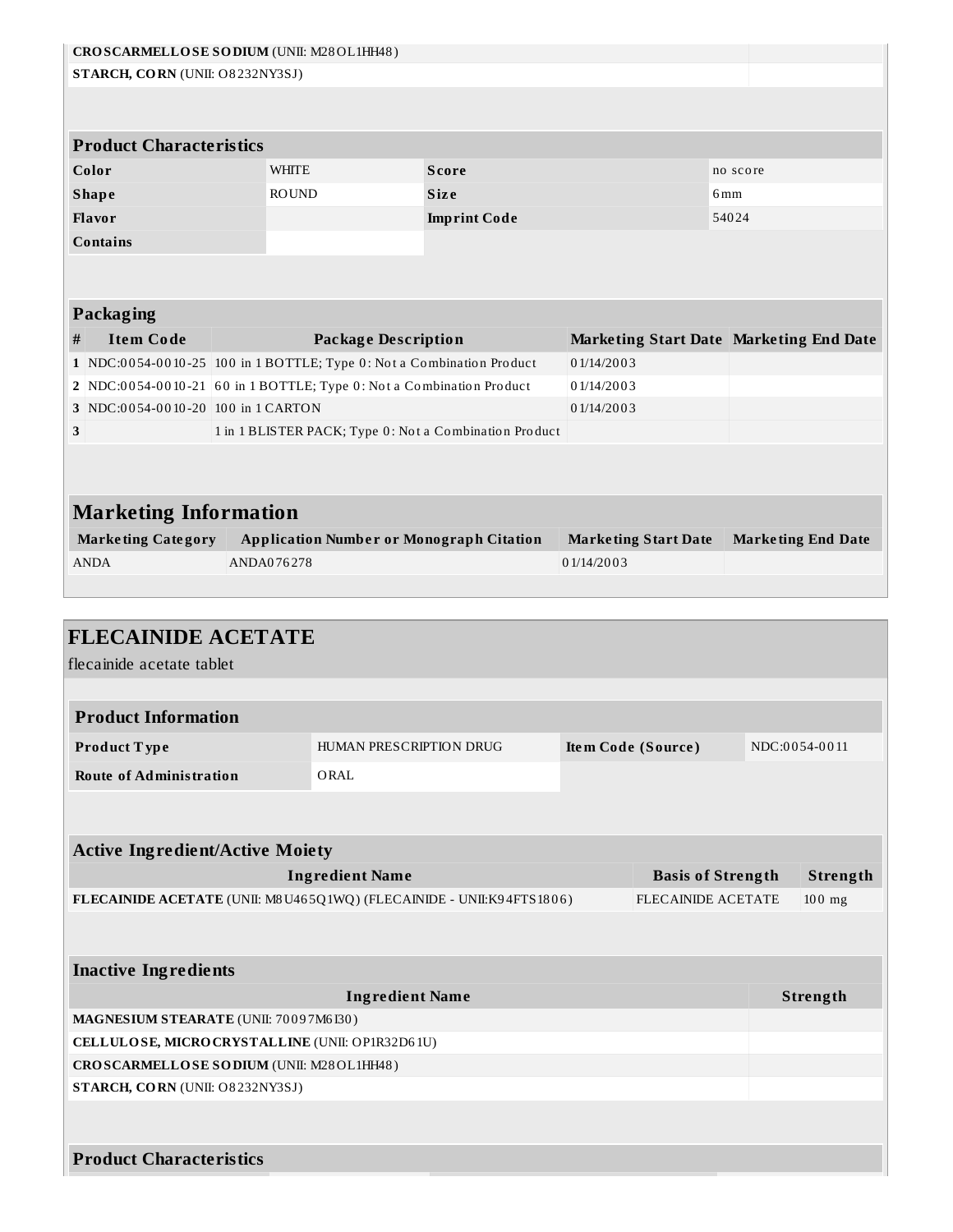|                                                                                          | Color                                  |                              | <b>WHITE</b><br><b>Score</b><br><b>ROUND</b>                          |                                                        |                           | 2 pieces                    |                                         |                           |  |
|------------------------------------------------------------------------------------------|----------------------------------------|------------------------------|-----------------------------------------------------------------------|--------------------------------------------------------|---------------------------|-----------------------------|-----------------------------------------|---------------------------|--|
|                                                                                          | <b>Shape</b>                           |                              |                                                                       | <b>Size</b>                                            |                           |                             | 8 <sub>mm</sub>                         |                           |  |
|                                                                                          | Flavor<br><b>Imprint Code</b>          |                              | 54070                                                                 |                                                        |                           |                             |                                         |                           |  |
|                                                                                          | Contains                               |                              |                                                                       |                                                        |                           |                             |                                         |                           |  |
|                                                                                          |                                        |                              |                                                                       |                                                        |                           |                             |                                         |                           |  |
|                                                                                          | <b>Packaging</b>                       |                              |                                                                       |                                                        |                           |                             |                                         |                           |  |
|                                                                                          | <b>Item Code</b>                       |                              | <b>Package Description</b>                                            |                                                        |                           |                             |                                         |                           |  |
| #                                                                                        |                                        |                              |                                                                       |                                                        |                           |                             | Marketing Start Date Marketing End Date |                           |  |
|                                                                                          |                                        |                              | 1 NDC:0054-0011-25 100 in 1 BOTTLE; Type 0: Not a Combination Product |                                                        | 01/14/2003<br>01/14/2003  |                             |                                         |                           |  |
|                                                                                          | 3 NDC:0054-0011-20 100 in 1 CARTON     |                              | 2 NDC:0054-0011-21 60 in 1 BOTTLE; Type 0: Not a Combination Product  |                                                        |                           |                             |                                         |                           |  |
| 3                                                                                        |                                        |                              |                                                                       | 1 in 1 BLISTER PACK; Type 0: Not a Combination Product | 01/14/2003                |                             |                                         |                           |  |
|                                                                                          |                                        |                              |                                                                       |                                                        |                           |                             |                                         |                           |  |
|                                                                                          |                                        |                              |                                                                       |                                                        |                           |                             |                                         |                           |  |
|                                                                                          |                                        |                              |                                                                       |                                                        |                           |                             |                                         |                           |  |
|                                                                                          | <b>Marketing Information</b>           |                              |                                                                       |                                                        |                           |                             |                                         |                           |  |
|                                                                                          | <b>Marketing Category</b>              |                              | <b>Application Number or Monograph Citation</b>                       |                                                        |                           | <b>Marketing Start Date</b> |                                         | <b>Marketing End Date</b> |  |
|                                                                                          | <b>ANDA</b>                            | ANDA076278                   |                                                                       |                                                        | 01/14/2003                |                             |                                         |                           |  |
|                                                                                          |                                        |                              |                                                                       |                                                        |                           |                             |                                         |                           |  |
|                                                                                          |                                        |                              |                                                                       |                                                        |                           |                             |                                         |                           |  |
|                                                                                          | <b>FLECAINIDE ACETATE</b>              |                              |                                                                       |                                                        |                           |                             |                                         |                           |  |
|                                                                                          | flecainide acetate tablet              |                              |                                                                       |                                                        |                           |                             |                                         |                           |  |
|                                                                                          |                                        |                              |                                                                       |                                                        |                           |                             |                                         |                           |  |
|                                                                                          | <b>Product Information</b>             |                              |                                                                       |                                                        |                           |                             |                                         |                           |  |
| Product Type                                                                             |                                        |                              | HUMAN PRESCRIPTION DRUG                                               |                                                        | Item Code (Source)        |                             |                                         | NDC:0054-0012             |  |
| <b>Route of Administration</b>                                                           |                                        |                              | ORAL                                                                  |                                                        |                           |                             |                                         |                           |  |
|                                                                                          |                                        |                              |                                                                       |                                                        |                           |                             |                                         |                           |  |
|                                                                                          |                                        |                              |                                                                       |                                                        |                           |                             |                                         |                           |  |
|                                                                                          | <b>Active Ingredient/Active Moiety</b> |                              |                                                                       |                                                        |                           |                             |                                         |                           |  |
|                                                                                          |                                        |                              | <b>Ingredient Name</b>                                                |                                                        |                           | <b>Basis of Strength</b>    |                                         | Strength                  |  |
|                                                                                          |                                        |                              | FLECAINIDE ACETATE (UNII: M8 U465Q1WQ) (FLECAINIDE - UNII:K94FTS1806) |                                                        | <b>FLECAINIDE ACETATE</b> | 150 mg                      |                                         |                           |  |
|                                                                                          |                                        |                              |                                                                       |                                                        |                           |                             |                                         |                           |  |
|                                                                                          |                                        |                              |                                                                       |                                                        |                           |                             |                                         |                           |  |
|                                                                                          | <b>Inactive Ingredients</b>            |                              |                                                                       |                                                        |                           |                             |                                         |                           |  |
|                                                                                          |                                        |                              |                                                                       |                                                        |                           |                             |                                         | Strength                  |  |
|                                                                                          |                                        |                              | <b>Ingredient Name</b>                                                |                                                        |                           |                             |                                         |                           |  |
| MAGNESIUM STEARATE (UNII: 70097M6I30)<br>CELLULOSE, MICRO CRYSTALLINE (UNII: OP1R32D61U) |                                        |                              |                                                                       |                                                        |                           |                             |                                         |                           |  |
| CROSCARMELLOSE SODIUM (UNII: M28OL1HH48)                                                 |                                        |                              |                                                                       |                                                        |                           |                             |                                         |                           |  |
|                                                                                          | STARCH, CORN (UNII: O8232NY3SJ)        |                              |                                                                       |                                                        |                           |                             |                                         |                           |  |
|                                                                                          |                                        |                              |                                                                       |                                                        |                           |                             |                                         |                           |  |
|                                                                                          |                                        |                              |                                                                       |                                                        |                           |                             |                                         |                           |  |
|                                                                                          | <b>Product Characteristics</b>         |                              |                                                                       |                                                        |                           |                             |                                         |                           |  |
|                                                                                          | Color                                  | <b>WHITE</b>                 |                                                                       | Score                                                  |                           |                             | 2 pieces                                |                           |  |
|                                                                                          | <b>Shape</b>                           | <b>CAPSULE</b>               |                                                                       | Size                                                   |                           |                             | 14 <sub>mm</sub>                        |                           |  |
|                                                                                          | Flavor                                 | <b>Imprint Code</b><br>54150 |                                                                       |                                                        |                           |                             |                                         |                           |  |

**Contains**